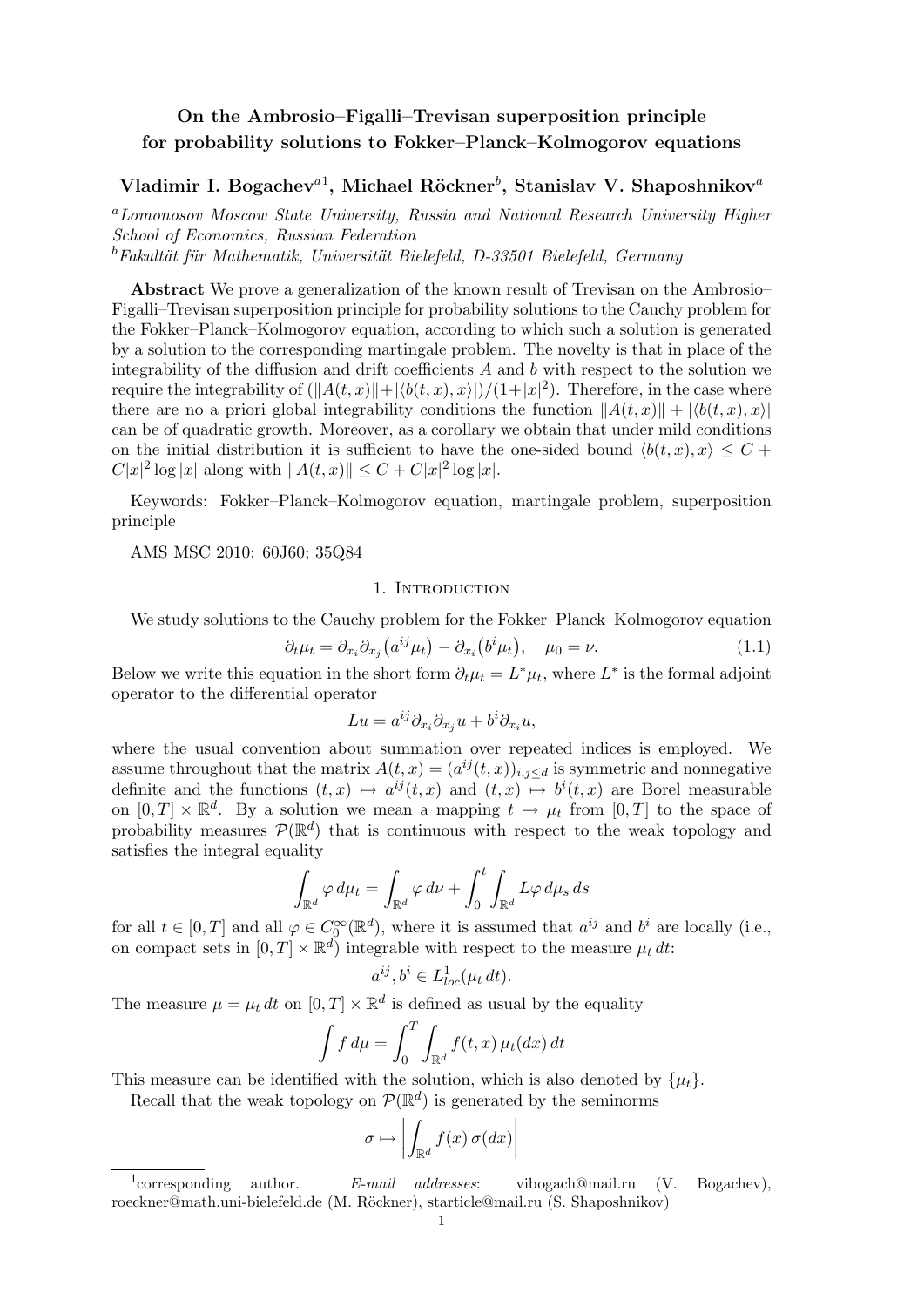on the linear space of all bounded Borel measures, where  $f$  is a bounded continuous function on  $\mathbb{R}^d$  (see [7]). Recent accounts on the theory of Fokker–Planck–Kolmogorov equations can be found in [11] and [12]. The inner product and norm on  $\mathbb{R}^d$  are denoted by  $\langle x, y \rangle$  and  $|x|$ , respectively. The operator norm of a matrix A is denoted by  $||A||$ .

In the case  $A = 0$  (the continuity equation) the following superposition principle of Ambrosio [1] is known (see also [2], [4], and [26]). If  $\mu = \mu_t dt$  with probability measures  $\mu_t$ on  $\mathbb{R}^d$  satisfies the continuity equation

$$
\partial_t \mu_t + \operatorname{div}(b \mu_t) = 0
$$

and  $|b(x,t)|/(1+|x|)$  is  $\mu$ -integrable, then there exists a nonnegative Borel measure  $\eta$ on the space  $\mathbb{R}^d \times C([0,T], \mathbb{R}^d)$  concentrated on the set of pairs  $(x, \omega)$  such that  $\omega$  is an absolutely continuous solution of the integral equation

$$
\omega(t) = x + \int_0^t b(\omega(s), s) \, ds
$$

and, for each function  $\varphi \in C_b(\mathbb{R}^d)$  and each  $t \in [0, T]$ , one has

$$
\int \varphi(x) \,\mu_t(dx) = \int \varphi(\omega(t)) \,\eta(dx d\omega).
$$

In other words, the measure  $\mu_t$  coincides with the image of  $\eta$  under the evaluation mapping  $(x, \omega) \mapsto \omega(t)$ . Of course, the integral on the right coincides with the integral against the projection of  $\eta$  on  $C([0,T], \mathbb{R}^d)$  (see [1, Remark 3.1] about the connection between the two measures). A discussion of analogous representations for signed solutions and interesting counter-examples can be found in [19].

The case of possibly nonzero A and bounded A and b was first considered by Figalli [17], who proved that every probability solution to the Cauchy problem for the Fokker–Planck– Kolmgorov equation is represented by a martingale measure on the path space. Generalizing this seminal achievement, Trevisan [28] obtained the following important and very general result.

Suppose that a mapping  $t \mapsto \mu_t$  from  $[0, T]$  to the space of probability measures  $\mathcal{P}(\mathbb{R}^d)$ is continuous with respect to the weak topology and satisfies the Cauchy problem (1.1). Suppose also that it satisfies the condition

$$
\int_0^T \int_{\mathbb{R}^d} [||A(t,x)|| + |b(t,x)|] \mu_t(dx) dt < \infty.
$$
 (1.2)

Then there exists a Borel probability measure  $P_{\nu}$  on the path space

$$
\Omega_d:=C([0,T],\mathbb{R}^d)
$$

of continuous functions  $\omega: [0, T] \to \mathbb{R}^d$  with its standard sup-norm  $\|\omega\| = \sup_t |\omega(t)|$  such that

(i)  $P_{\nu}(\omega : \omega(0) \in B) = \nu(B)$  for all Borel sets  $B \subset \mathbb{R}^d$ ,

(ii) for every function  $f \in C_0^{\infty}(\mathbb{R}^d)$ , the function

$$
(\omega, t) \mapsto f(\omega(t)) - f(\omega(0)) - \int_0^t Lf(s, \omega(s)) ds
$$

is a martingale with respect to the measure  $P_\nu$  and the natural filtration  $\mathcal{F}_t = \sigma(\omega(s), s \in$  $[0, t]),$ 

(iii) for every function  $f \in C_0^{\infty}(\mathbb{R}^d)$ , there holds the equality

$$
\int_{\mathbb{R}^d} f d\mu_t = \int_{\Omega_d} f(\omega(t)) P_{\nu}(d\omega) \quad \forall \, t \in [0, T].
$$

The latter means that  $\mu_t$  is the law of  $\omega(t)$  under  $P_\nu$ , while (i) means that  $\nu$  is the law of  $\omega(0)$ .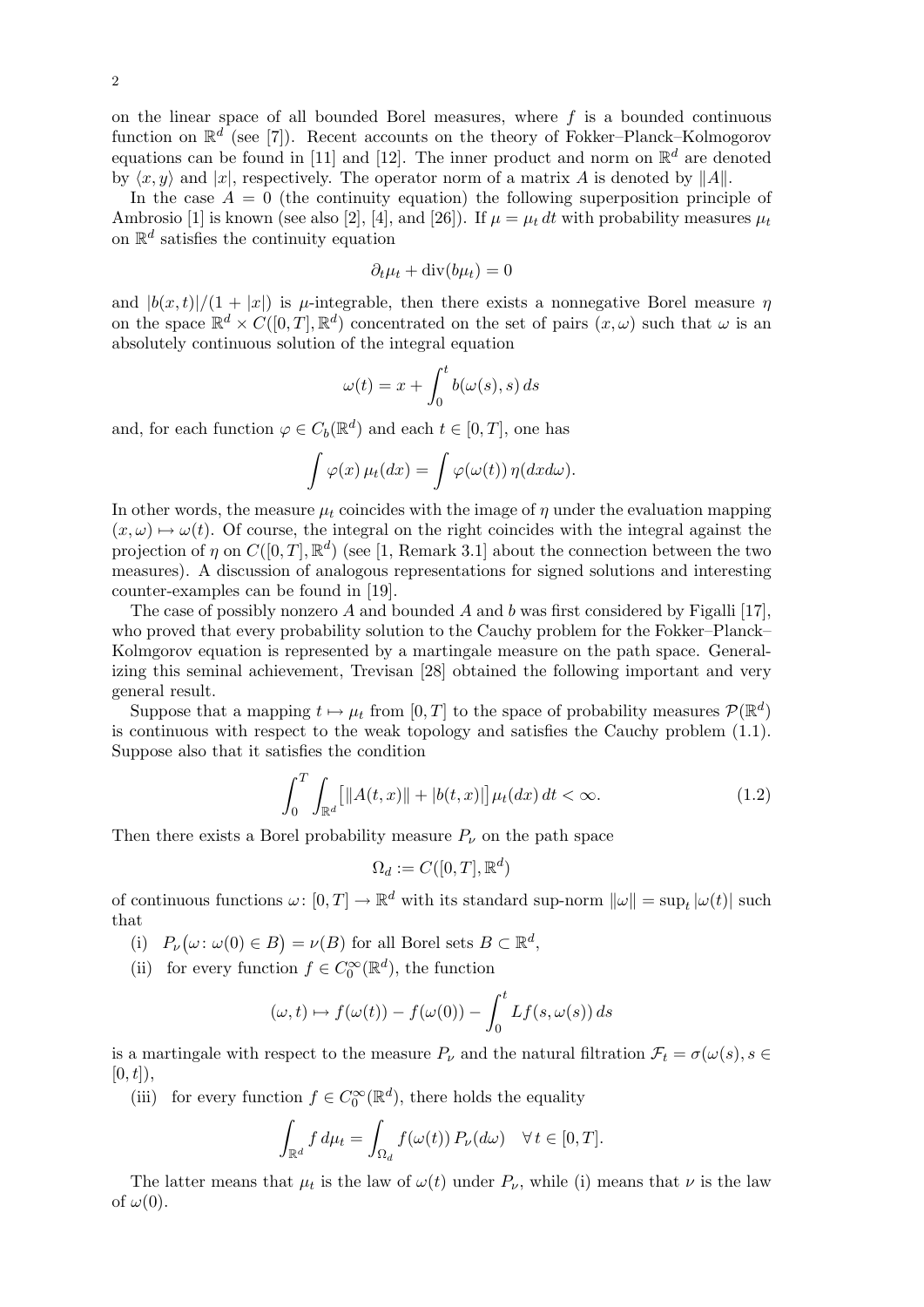In spite of a very general character of condition  $(1.2)$ , in many simple situations it is not fulfilled. Let us consider a one-dimensional example. Let

$$
\rho \in C^{\infty}(\mathbb{R}), \quad \rho > 0, \quad \int \rho(x) dx = 1, \quad b(x) = \rho'(x)/\rho(x).
$$

Then  $\mu_t(dx) = \mu(dx) = \rho dx$  is a stationary solution to the Fokker–Planck–Kolmogorov equation

$$
\partial_t \mu = \mu'' - (b\mu)'.
$$

In particular,  $\mu_t = \mu$  satisfies the Cauchy problem with initial data  $\mu$ . However, it is easy to find a smooth probability density  $\rho$  such that

$$
\int_{\mathbb{R}} |b(x)| \varrho(x) \, dx = \int_{\mathbb{R}} |\varrho'(x)| \, dx = \infty.
$$

In this paper we reinforce the aforementioned result by replacing condition (1.2) with a weaker assumption.

Throughout we assume that the coefficients are Borel measurable on  $[0, T] \times \mathbb{R}^d$ ,

$$
a^{ij}, b^i \in L^1([0, T] \times U, \mu_t dt)
$$

for every ball U in  $\mathbb{R}^d$ , and the following condition is fulfilled:

$$
\int_0^T \int_{\mathbb{R}^d} \frac{\|A(t,x)\| + |\langle b(t,x), x \rangle|}{(1+|x|)^2} \, \mu_t(dx) \, dt < \infty. \tag{1.3}
$$

It follows from Proposition 2.2 below (see also Example 2.3) that in order to ensure condition (1.3) it suffices that  $log(1+|x|) \in L^1(\nu)$  and

$$
||A(t,x)|| \le C + C|x|^2 \log(1+|x|), \quad \langle b(t,x), x \rangle \le C + C|x|^2 \log(1+|x|).
$$

Obviously, it is also sufficient without any assumptions about  $\nu$  that

$$
||A(t,x)|| + |\langle b(t,x),x \rangle| \le C + C|x|^2.
$$

Our main result is the following theorem (its proof is given in the last section).

**Theorem 1.1.** Suppose that  $\{\mu_t\}$  is a solution to the Cauchy problem  $\partial_t \mu_t = L^* \mu_t$  on [0, T] with  $\mu_0 = \nu$  and (1.3) is fulfilled. Then there exists a Borel probability measure  $P_\nu$ on  $\Omega_d = C([0, T], \mathbb{R}^d)$  for which all assertions (i), (ii) and (iii) are true.

It is important that our theorem assumes no uniqueness of probability solutions to the Cauchy problem, the martingale representation exists for each probability solution satisfying (1.3).

It should be noted that the superposition principle does not work without global assumptions even for smooth coefficients and  $A = I$ , because it can happen that there are many probability solutions to the Fokker–Planck–Kolmogorov equation (see [12, Section 9.2], while the martingale problem has a unique solution in this case (see [27, Corollary 10.1.2]) and this solution necessarily corresponds to a subprobability solution to the FPK equation due to a blow up.

Note that the integrability of  $(1+|x|)^{-2} |\langle b(t, x), x \rangle|$  can hold even in the case where the function  $(1+|x|)^{-1} |b(t,x)|$  is not integrable with respect to the solution (see Example 3.2).

Not only is the assumption of integrability of  $(1+|x|)^{-2}|\langle b(t,x),x\rangle|$  weaker than the assumption of integrability of  $(1+|x|)^{-1} |b(t,x)|$ , but it is also simpler to verify. For example, as already noted above, if  $log(1+|x|)$  is *v*-integrable, it suffices to have a onesided bound.

**Corollary 1.2.** Let  $\log(1+|x|^2) \in L^1(\nu)$  and

$$
||A(t,x)|| \leq C + C|x|^2 \log(1+|x|^2), \quad \langle b(t,x), x \rangle \leq C + C|x|^2 \log(1+|x|^2).
$$

Then the hypotheses of the main theorem are fulfilled, hence its conclusion holds.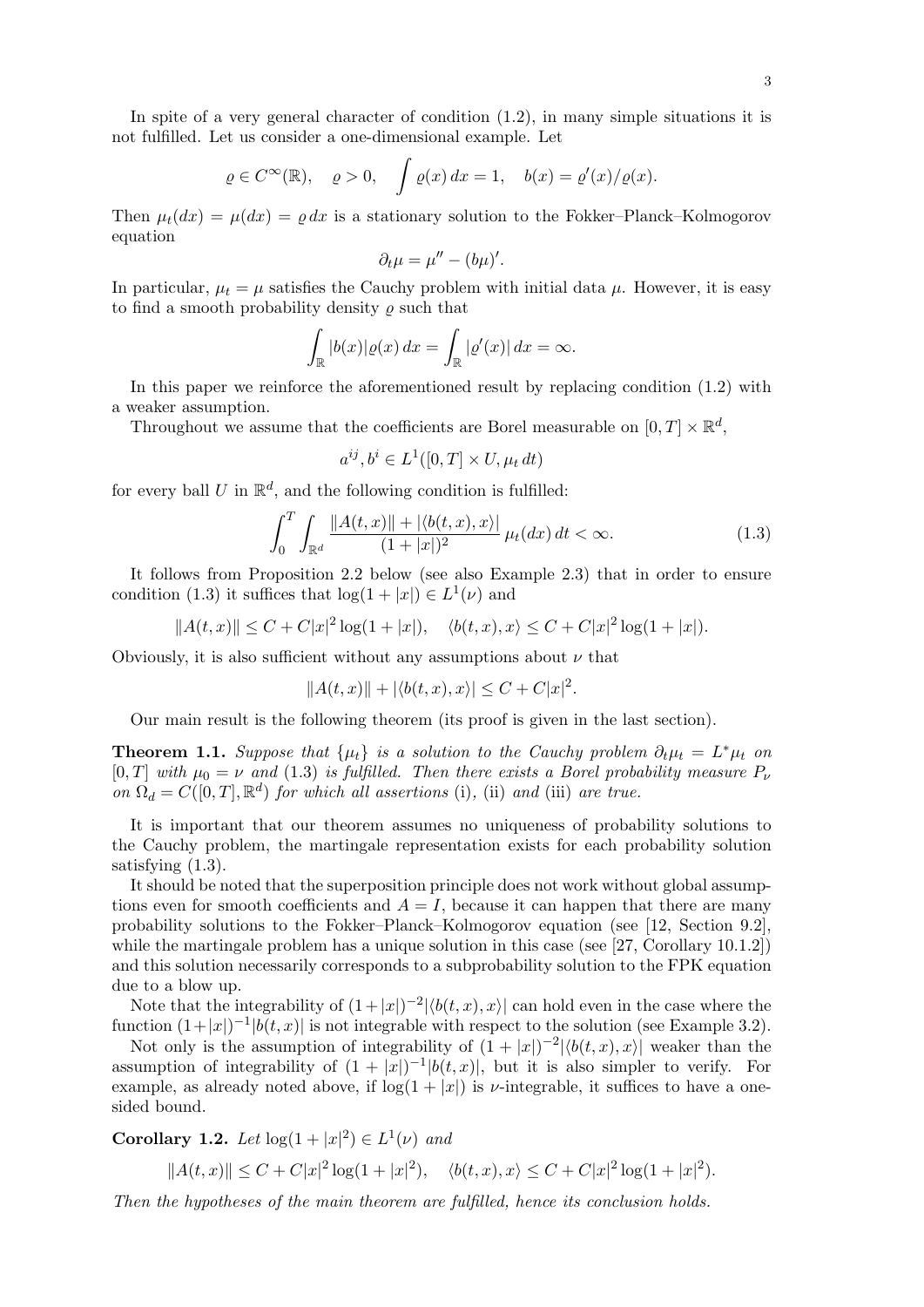For the proof, see Example 2.3. Such a bound allows coercive drift coefficients typical in the theory of diffusion processes and is a simple algebraic condition, a verification of which does not use any information about the unknown solution to the Cauchy problem. Note that if no information about the solution  $\{\mu_t\}$  is given, then our result applies to A and b of linear growth, more precisely, the function  $||A(t, x)|| + |\langle b(t, x), x \rangle|$  can be of quadratic growth. Note also that the superposition principle holds for nonlinear equations (see Remark 3.4).

#### 2. Auxiliary results

For the proof of the main result we need some auxiliary assertions. The next lemma is a simple consequence of the fact that  $\mu_t$  is the law of  $\omega(t)$  under  $P_\nu$ , but it will be applied repeatedly below.

**Lemma 2.1.** Let  $g \geq 0$  be a bounded Borel function on  $\Omega_d$  and let  $f \geq 0$  be a Borel function on  $\mathbb{R}^d$  integrable with respect to the measure  $\mu_t$  for some  $t \in (0,T]$ . If  $P_{\nu}$  is a probability measure on  $\Omega_d$  with property (iii) above, then

$$
\int_{\Omega_d} f(\omega(t)) g(\omega) P_{\nu}(d\omega) \le \sup_{\omega} g(\omega) \int_{\mathbb{R}^d} f(x) \,\mu_t(dx). \tag{2.1}
$$

The following proposition not only provides an important a priori estimate in the spirit of classical Lyapunov functions (see [12], where a variety of similar results can be found), but also contains an interesting new result: the integrability of  $|LV|$  with respect to the solution.

**Proposition 2.2.** Suppose that  $\{\mu_t\}$  is a solution of the Cauchy problem  $\partial_t \mu_t = L^* \mu_t$ with  $\mu_0 = \nu$  and there exists a nonnegative function  $V \in C^2(\mathbb{R}^d)$  along with a measurable nonnegative function W such that  $V \in L^1(\nu)$  and for some numbers  $C \geq 0$  and  $\tau \in (0, T]$ one has

$$
\lim_{|x| \to +\infty} V(x) = +\infty, \quad LV(t, x) \le W(t, x) + CV(x), \quad \int_0^\tau \int_{\mathbb{R}^d} W(t, x) \, \mu_t(dx) \, dt < \infty.
$$

Then

$$
\int_{\mathbb{R}^d} V d\mu_t \le \left( \int_{\mathbb{R}^d} V d\nu + \int_0^{\tau} \int_{\mathbb{R}^d} W d\mu_s ds \right) e^{Ct} \quad \forall t \in [0, \tau],
$$
  

$$
\int_0^{\tau} \int_{\mathbb{R}^d} |LV| d\mu_t dt \le 2e^{C\tau} \left( \int_0^{\tau} \int_{\mathbb{R}^d} W d\mu_s ds + \int_{\mathbb{R}^d} V d\nu \right).
$$

*Proof.* Let  $\zeta_N \in C_b^{\infty}(\mathbb{R})$  be such that  $\zeta_N(t) = t$  if  $t \leq N - 1$ ,  $\zeta_N(t) = N$  if  $t > N + 1$  and  $0 \le \zeta_N' \le 1, \zeta_N'' \le 0$ . In the proof we omit indication of  $\mathbb{R}^d$  in integration over the whole space. Since √

$$
L\zeta_N(V) = \zeta'_N(V)L(V) + \zeta''_N(V)|\sqrt{A}\nabla V|^2 \le \zeta'_N(V)LV,
$$

there holds the inequality

$$
\int \zeta_N(V) d\mu_t \le \int \zeta_N(V) d\nu + \int_0^t \int \zeta'_N(V) LV d\mu_s ds.
$$

Therefore,

$$
\int \zeta_N(V) d\mu_t \le \int \zeta_N(V) d\nu + \int_0^t \int \zeta'_N(V)(W + CV) d\mu_s ds
$$

and

$$
\int \zeta_N(V) d\mu_t \le \int V d\nu + \int_0^\tau \int W d\mu_s ds + C \int_0^t \int \zeta_N(V) d\mu_s ds.
$$
  
and bound on the interval of V against  $\mu$ , is obtained with the side

The announced bound on the integral of  $V$  against  $\mu_t$  is obtained with the aid of Gronwall's inequality by passing to the limit as  $N \to \infty$ .

Next we write the first inequality in the following form:

$$
\int \zeta_N(V) d\mu_t + \int_0^t \int \zeta'_N(V) (LV)^- d\mu_s ds \le \int \zeta_N(V) d\nu + \int_0^t \int \zeta'_N(V) (LV)^+ d\mu_s ds,
$$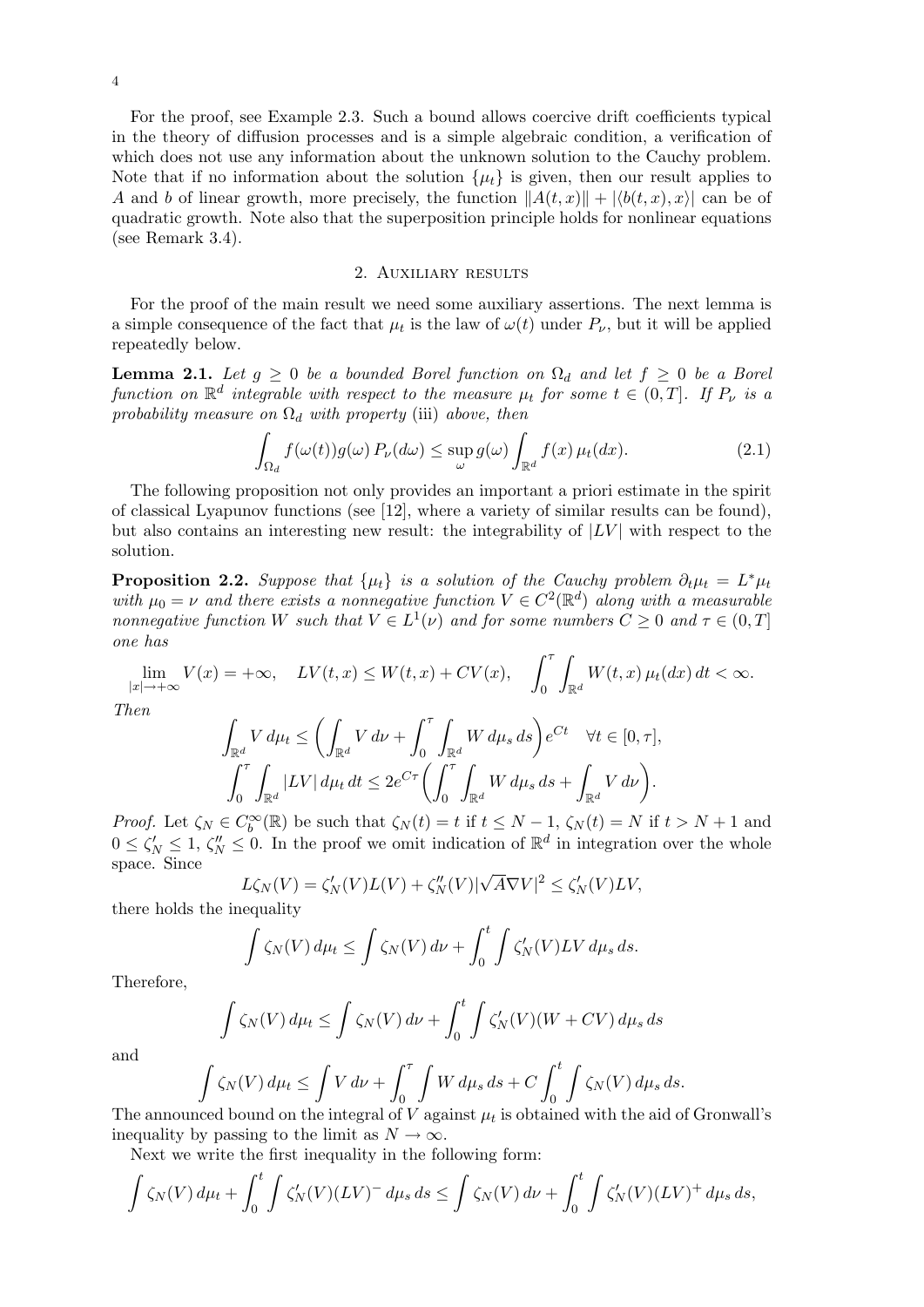where  $(LV)^{+} = \max\{LV,0\}$ ,  $(LV)^{-} = \max\{-LV,0\}$  and  $LV = (LV)^{+} - (LV)^{-}$ . Since  $(LV)^{+} \leq W + CV$ , we have

$$
\int \zeta_N(V) d\mu_t + \int_0^t \int \zeta'_N(V) (LV)^{-} d\mu_s ds \le \int \zeta_N(V) d\nu + \int_0^t \int W + CV d\mu_s ds.
$$
  
According to the obtained estimate on V, we arrive at the inequality

On account of the obtained estimate on  $V$  we arrive at the inequality

$$
\int_0^{\tau} \int (LV)^{-} d\mu_s ds \le e^{C\tau} \left( \int_0^{\tau} \int W d\mu_s ds + \int V d\nu \right),
$$
  
which yields the announced estimate on the integral of  $|LV| = (LV)^{+} + (LV)^{-}$ .

**Example 2.3.** If  $\log(1+|x|^2) \in L^1(\nu)$  and

$$
||A(t,x)|| \le C + C|x|^2 \log(1+|x|^2), \quad \langle b(t,x), x \rangle \le C + C|x|^2 \log(1+|x|^2),
$$

then for some number  $C_1$  we have

$$
L(\log(1+|x|^2)) \le C_1 + C_1 \log(1+|x|^2), \quad ||A(t,x)||/(1+|x|^2) \le C_1 + C_1 \log(1+|x|^2),
$$
  

$$
|\langle b(t,x),x \rangle|/(1+|x|^2) \le |L(\log(1+|x|^2)) + C_1 + C_1 \log(1+|x|^2).
$$

Hence by Proposition 2.2 the functions  $\log(1+|x|^2)$  and  $|L(\log(1+|x|^2))|$  are integrable on  $[0, T] \times \mathbb{R}^d$  with respect to  $\mu_t dt$  and condition (1.3) is fulfilled.

**Proposition 2.4.** Suppose that  $V \in C^2(\mathbb{R}^d)$  and  $\lim_{|x| \to +\infty} V(x) = +\infty$ .

- (i) There exists a function  $\theta \in C^2(\mathbb{R})$  such that  $\theta(V) \in L^1(\nu)$  and
	- $\theta \geq 0$ ,  $\theta(0) = 0$ ,  $0 \leq \theta'(t) \leq 1$ ,  $\theta'' \leq 0$ ,  $\lim_{t \to +\infty} \theta(t) = +\infty$ .
- (ii) Assume that for some  $\tau \in (0, T]$  one has

$$
\int_0^{\tau} \int_{\mathbb{R}^d} \left( |\sqrt{A} \nabla V|^2 + |LV| \right) d\mu_t dt < \infty
$$

and that  $\theta$  satisfies all assumptions listed in (i) and  $\theta(V) \in L^1(\nu)$ . Then  $\theta(V)$  satisfies the following inequality:

$$
\int_0^{\tau} \int_{\mathbb{R}^d} \left( |\sqrt{A} \nabla \theta(V)|^2 + |L \theta(V)| \right) d\mu_t dt
$$
  

$$
\leq 2e^{C\tau} \left( \int \theta(V) \, d\nu + \int_0^{\tau} \int_{\mathbb{R}^d} \left( |\sqrt{A} \nabla V|^2 + |LV| \right) d\mu_t dt \right).
$$

Proof. In the proof of Proposition 7.1.8 in [12] it was shown that there is a function  $\theta \in C^2(\mathbb{R})$  such that  $\theta \geq 0$ ,  $\theta(0) = 0$ ,  $0 \leq \theta'(t) \leq 1$ ,  $\theta'' \leq 0$  and  $\theta(V) \in L^1(\nu)$ . Then

$$
|\sqrt{A}\nabla\theta(V)|^2 = |\theta'|^2 |\sqrt{A}\nabla V|^2 \le |\sqrt{A}\nabla V|^2,
$$
  
\n
$$
L\theta(V) = \theta''(V)|\sqrt{A}\nabla V|^2 + \theta'(V)LV \le |LV|.
$$
  
\nApplying Proposition 2.2 with  $W = |LV|$  and  $C = 0$  we obtain our claim.

The next assertion enables us to estimate the measure of a ball in the path space with the aid of the function  $V$ .

**Proposition 2.5.** Let  $\tau \in (0, T]$ . Suppose that  $\{\mu_t\}$  is a solution to the Cauchy problem  $\partial_t \mu_t = L^* \mu_t$  on  $[0, \tau]$  with  $\mu_0 = \nu$  and that there exists a Borel probability measure  $P_{\nu}$  on  $C([0,\tau],\mathbb{R}^d)$  such that (i), (ii) and (iii) are fulfilled. Suppose also that there is a nonnegative function  $V \in C^2(\mathbb{R}^d)$  with  $\lim_{|x| \to \infty} V(x) = +\infty$  such that  $V \in L^1(\nu)$  and

$$
\int_0^{\tau} \int_{\mathbb{R}^d} \left( |\sqrt{A} \nabla V|^2 + |LV| \right) d\mu_t dt < \infty.
$$

Then for every  $q > 0$  one has

$$
P_{\nu}\Big(\omega\colon \sup_{t\in[0,T]}V(\omega(t))\geq q\Big)\leq\frac{2}{q}\bigg(\int_{\mathbb{R}^d}V\,d\nu+\int_0^\tau\int_{\mathbb{R}^d}\Big(|\sqrt{A}\nabla V|^2+|LV|\Big)\,d\mu_s\,ds\bigg).
$$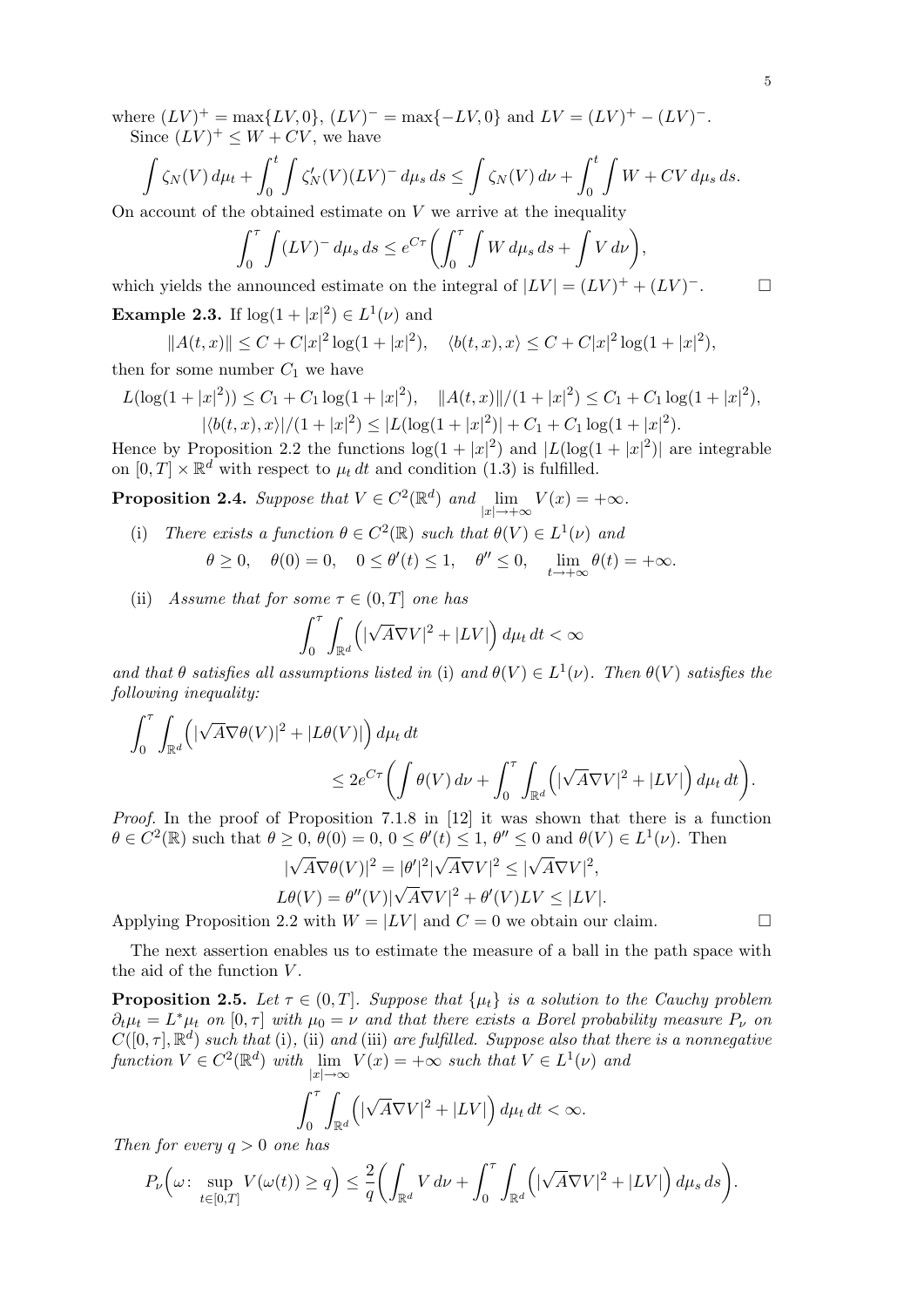*Proof.* Using the function  $\zeta_N(V)$  in place of V and the assumption about the integrability of the function  $LV$  one can verify that

$$
V(\omega(t)) - V(\omega(0)) - \int_0^t LV(s, \omega(s)) ds
$$

is a martingale with the quadratic variation

$$
\int_0^t |\sqrt{A}\nabla V(s,\omega(s))|^2 ds.
$$

By Doob's inequality we have

$$
P_{\nu}\bigg(\omega \colon \sup_{t \in [0,\tau]} \bigg| V(\omega(t)) - V(\omega(0)) - \int_0^t LV(s, \omega(s)) \, ds \bigg| \ge q \bigg) \le \frac{1}{q} \int_0^{\tau} \int_{\mathbb{R}^d} |\sqrt{A} \nabla V|^2 \, d\mu_s \, ds.
$$

Since

$$
P_{\nu}\left(\omega: \sup_{t\in[0,\tau]} V(\omega(t)) \geq q\right)
$$
  
\n
$$
\leq P_{\nu}\left(\omega: \sup_{t\in[0,\tau]} \left|V(\omega(t)) - V(\omega(0)) - \int_0^t LV(s, \omega(s)) ds\right| \geq q/2\right)
$$
  
\n
$$
+ P_{\nu}\left(\omega: \sup_{t\in[0,\tau]} \left|V(\omega(0)) + \int_0^t LV(s, \omega(s)) ds\right| \geq q/2\right),
$$

we obtain

$$
P_{\nu}\Big(\omega\colon \sup_{t\in[0,\tau]}V(\omega(t))\geq q\Big)\leq\frac{2}{q}\bigg(\int_{\mathbb{R}^d}V\,d\nu+\int_0^\tau\int_{\mathbb{R}^d}\Big(|\sqrt{A}\nabla V|^2+|LV|\Big)\,d\mu_s\,ds\bigg),
$$

which completes the proof.  $\Box$ 

#### 3. Proof of the main result

The proof of the theorem follows the scheme used by Figalli [17] and Trevisan [28]. However, there are some differences: Trevisan's result is not applicable even for smooth coefficients without global integrability of the coefficients. Here we substantionally used some recent results on the uniqueness of probbaility solutions to Fokker–Planck–Kolmogorov equations from [12] and [24]. When reducing the general case to that of smooth coefficients (as also Figalli and Trevisan did), we encounter two problems: 1) it is necessary to control that the solutions with smoothed coefficients converge to the considered solution, which is not automatic due to the lack of uniqueness, 2) for a priori estimates it is necessary to keep condition (1.3) uniformly. The first problem is overcome by using the smoothing involving not only the space variable, but also the time. The second problem is solved with the aid of the equation itself, namely, we estimate the integral of  $\langle \beta(t, x), x \rangle$ for the approximating drift  $\beta$  by means of some integral of the diffusion matrix. Note also that before picking a common compact set of measure close to 1 for the corresponding measures on  $\Omega_d$  we first pick a common ball of measure close to 1. Finally, we verify that for passing to the limit our local integrability conditions on the coefficients are sufficient.

Proof of Theorem 1.1. First we assume that all our hypotheses hold on some larger interval  $[0, T_1], T_1 > T$ , and at the last step explain how to obtain a representation on  $[0, T]$  without that assumption. Set

$$
V(x) = \log(1 + |x|^2).
$$

Take a function  $\theta$  such that  $\theta(\log(3+2|x|^2)) \in L^1(\nu)$  and all conditions from (i) in Proposition 2.4 are fulfilled. According to Proposition 2.2 there is a number  $N_{\theta}$  such that

$$
\sup_{t\in[0,T_1]}\int \theta(\log(3+2|x|^2))\,\mu_t(dx)\leq N_\theta.
$$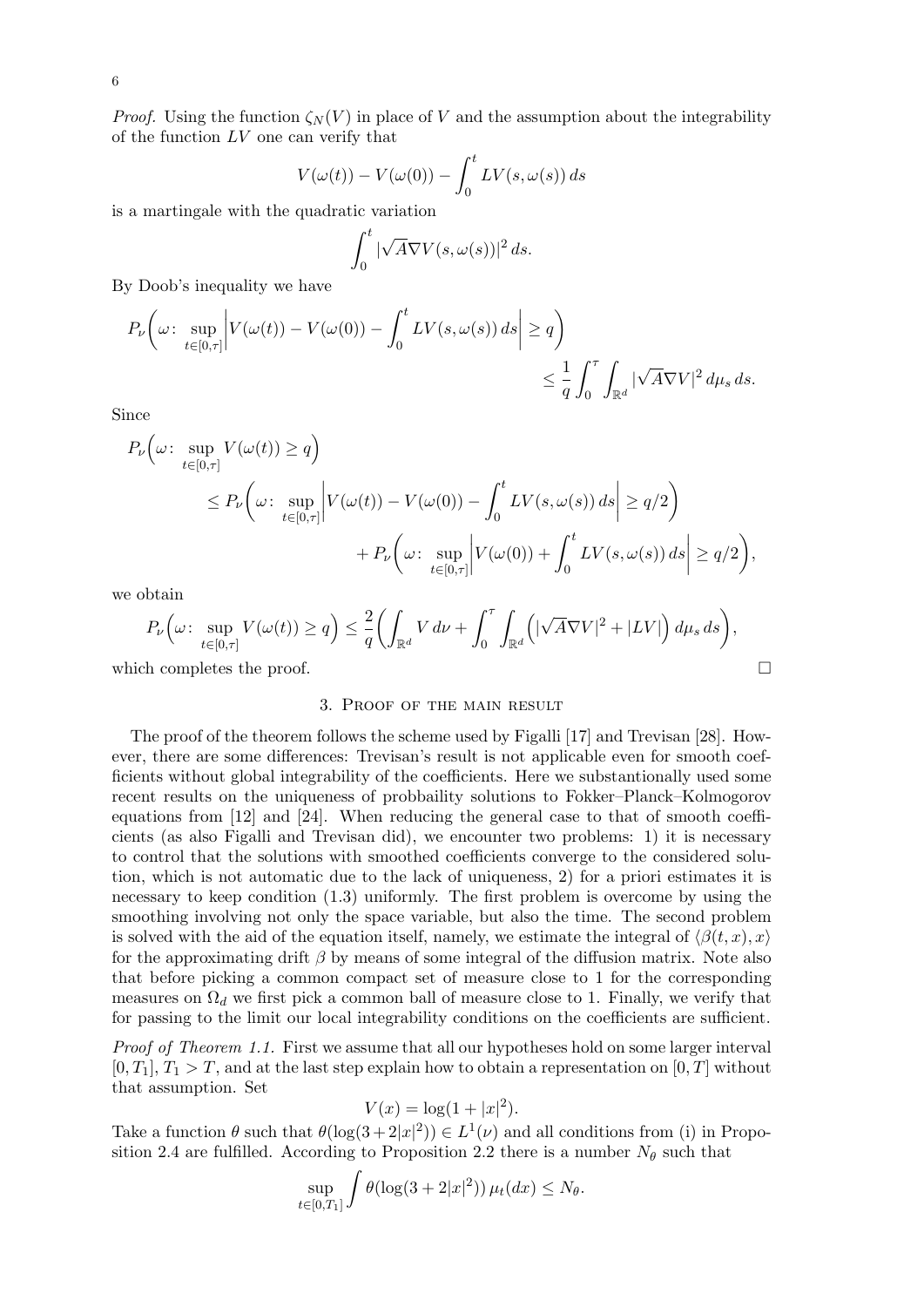Note that the coefficients 3 and 2 are only technical things.

I. Justification of the replacement of  $\mu_t$  by  $\mu_t^{\delta} = \mu_{t+\delta}$ .

Passing from  $\mu_t$  to  $\mu_{t+\delta}$  enables us to smmoth solutions not only with respect to x, but also with respect to t.

Suppose that for every  $\delta \in (0, T_1 - T)$  there exists a measure  $P_\delta$  on  $\Omega_d$  satisfying (i), (ii) and (iii) with the coefficients

$$
A_{\delta}(t,x) = A(t+\delta,x), \quad b_{\delta}(t,x) = b(t+\delta,x)
$$

and the corresponding operator

$$
L_{\delta}f = a_{\delta}^{ij}\partial_{x_i}\partial_{x_j}u + b_{\delta}^i\partial_{x_i}u
$$

such that  $\mu_t^{\delta} = \mu_{t+\delta}$  solves the Cauchy problem with initial condition  $\mu_0^{\delta} = \mu_{\delta}$ . We show that it is possible to extract from  $P_\delta$  a weakly convergent sequence  $P_{\delta_n}$  with  $\delta_n \to 0$  such that its limit is a solution to the original martingale problem and gives a representation for the original solution  $\mu_t$ . We observe that  $\mu_t^{\delta}$  converges weakly to  $\mu_t$  as  $\delta \to 0$  for every t by the continuity of the mapping  $t \mapsto \mu_t$ . Omitting again indication of  $\mathbb{R}^d$  when integrating over the whole space, we have

$$
\int \theta(V) d\mu_t^{\delta} \le \sup_{t \in [0,T_1]} \int \theta(V) d\mu_t \le N_{\theta}.
$$

Moreover,

$$
\int_0^T \int \left( |\sqrt{A_\delta} \nabla V|^2 + |L_\delta V| \right) d\mu_t^\delta dt \le \int_0^{T_1} \int \left( |\sqrt{A} \nabla V|^2 + |LV| \right) d\mu_t dt \le C_1,
$$
  
Case not depend on  $\delta$ . By Proposition 2.4

where  $C_1$  does not depend on  $\delta$ . By Proposition 2.4

$$
\int_0^T \int \Big( |\sqrt{A_\delta} \nabla \theta(V)|^2 + |L_\delta \theta(V)| \Big) d\mu_t^\delta dt \le C(T)(N_\theta + C_1).
$$

By Proposition 2.5 applied to the function  $\theta(V)$ , for every  $\varepsilon > 0$ , there exists  $R > 0$  such that for all  $\delta \in (0, T_1 - T)$  we have

$$
P_{\delta}\big(\omega \colon \|\omega\| \le R\big) \ge 1 - \varepsilon.
$$

We now need two results from [28]. The first one is Theorem A2. Let  $\Theta$ :  $[0, +\infty) \rightarrow$  $[0, +\infty)$  be a lower semicontinuous function and let  $\Theta_1, \Theta_2$ :  $[0, +\infty) \to [0, +\infty)$  be convex functions such that  $\Theta_2(2x) \leq C\Theta_2(x)$ ,  $\Theta_1(0) = \Theta_2(0) = 0$  and

$$
\lim_{x \to +\infty} \Theta(x) = \lim_{x \to +\infty} \frac{\Theta_1(x)}{x} = \lim_{x \to +\infty} \frac{\Theta_2(x)}{x} = +\infty.
$$

Then there is a compact function  $\Psi: C[0, T] \to [0, +\infty]$ , i.e., the sets  $\{\Psi \leq R\}$  are compact for finite R, such that, whenever  $\{\alpha_t\}$ ,  $\{\beta_t\}$ ,  $\varphi = \{\varphi_t\}$  are progressively measurable processes on a filtered probability space  $(\Omega, (\mathcal{F}_t)_{t\in[0,T]}, P)$  for which

$$
M_t := \varphi_t - \int_0^t \beta_s \, ds \quad \text{and} \quad M_t^2 - \int_0^t \alpha_s \, ds
$$

are P-a.s. continuous local martingales and  $\alpha_t \geq 0$  a.s., one has

$$
\mathbb{E}\Psi(\varphi)\leq \mathbb{E}\bigg[\Theta(\varphi_0)+\int_0^T[\Theta_1(|\beta_t|)+\Theta_2(\alpha_t)] dt\bigg].
$$

Next, according to [28, Corollary A5], if  $\eta \in \mathcal{P}(C[0,T], \mathbb{R}^d)$  is a solution to the martingale problem associated with an elleiptic operator  $L$  (not necessarily our operator), then, for every function  $f \in C_0^{\infty}(\mathbb{R}^d)$  and the marginal distributions  $\eta_t$  for  $\eta$  it holds

$$
\int \Psi(f) d\eta \le \int \Theta(|f(0,x)| \eta_0(dx) + \int_0^T \int \left[\Theta_1(|Lf|) + \Theta_2(|\sqrt{A}\nabla f|^2|)\right] d\eta_t dt,
$$

where  $\Psi$ ,  $\Theta$ ,  $\Theta_1$  and  $\Theta_2$  are the same as above and  $\Psi(f)(\omega) = \Psi(f(\omega(\cdot)))$ . Note that the right-hand side is finite due to our hypotheses on A and b and the compactness of support of  $f$  in  $x$ .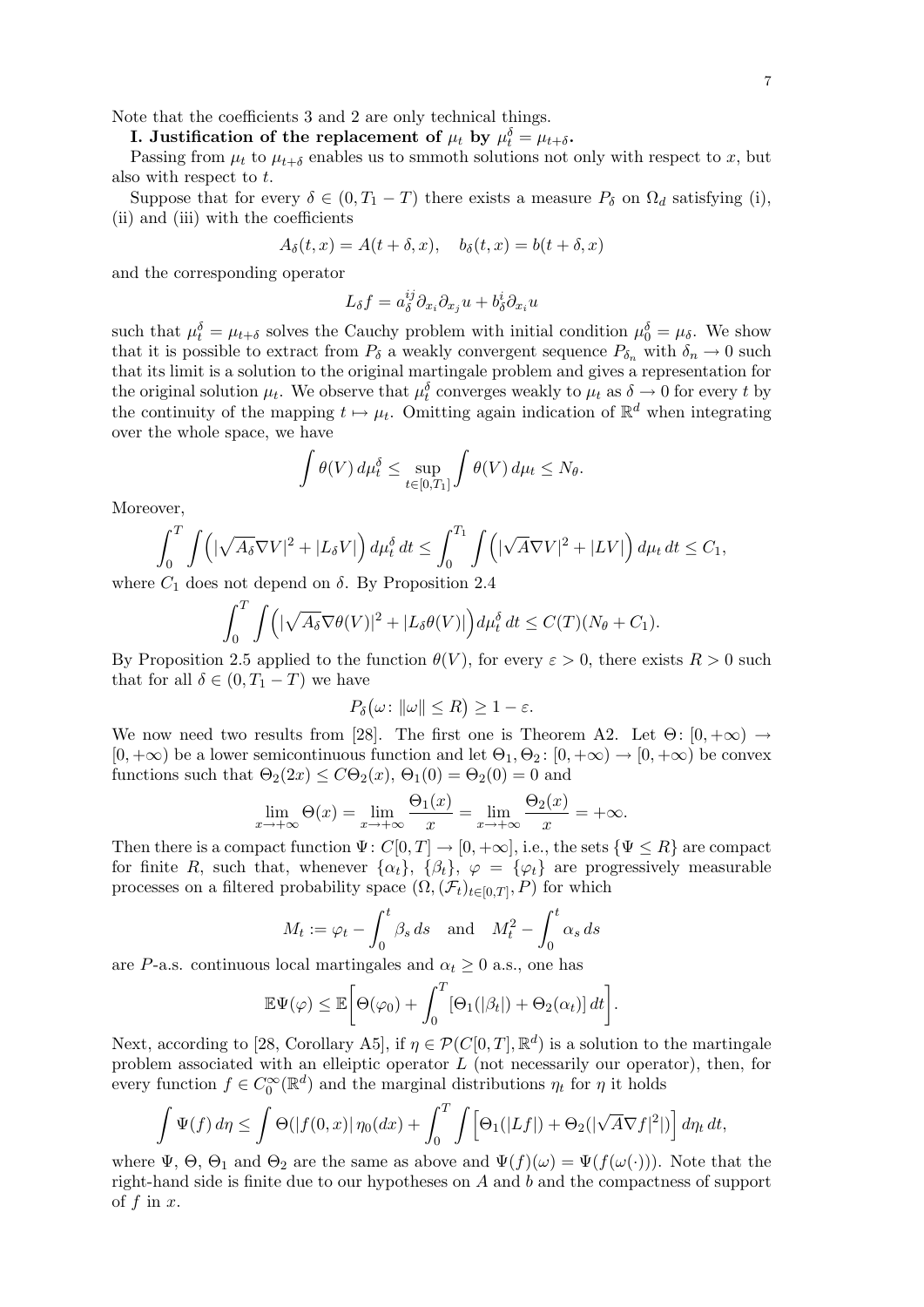Now take  $\psi_R \in C_0^{\infty}(\mathbb{R}^d)$  with  $\psi_R(x) = 1$  if  $|x| \le R$ ,  $\psi_R(x) = 0$  if  $|x| > 2R$ . Let us apply the cited corollary to the function  $f_i(x) = x_i \psi_R(x)$  independent of t. Denoting by  $\mathbb{E}_{P_\delta}$  the integral with respect to  $P_\delta$ , we obtain the estimate

$$
\mathbb{E}_{P_{\delta}}\Psi(f_{i}) \leq \int \Theta(x_{i}\psi_{R}(x))\,\mu_{\delta}(dx) + \int_{0}^{T} \int \Big(\Theta_{1}(|L_{\delta}(x_{i}\psi_{R}(x))|) + \Theta_{2}(|\sqrt{A_{\delta}}\nabla(x_{i}\psi_{R})|^{2})\Big)\,\mu_{t}^{\delta}(dx)\,dt,
$$

where for some number  $C_2$  independent of  $\delta$  the right-hand side is estimated by

$$
\sup_x |\Theta(x_i \psi_R(x))| + C_2 \int_0^{T_1} \int_{|x| \le 2R} \Big(\Theta_1(||A(t,x)|| + |b(t,x)|) + \Theta_2(||A(t,x)||)\Big) \,\mu_t(dx) \, dt,
$$

which does not depend on  $\delta$ . As in [28], we consider the compact function

$$
\Psi_d(\omega) = \sum_{i=1}^d \Psi(\omega_i)
$$

on  $\Omega_d$ . We have

$$
\mathbb{E}_{P_{\delta}}(I_{\|\omega\|\leq R}\Psi_d)=\mathbb{E}_{P_{\delta}}[I_{\|\omega\|\leq R}\Psi(f_i)]\leq \sum_{i=1}^d\mathbb{E}_{P_{\delta}}\Psi(f_i)\leq C_3(R),
$$

where  $C_3(R)$  depends on R, but does not depend on  $\delta$ . Taking a sufficiently large number M we conclude that for the compact set

$$
K = \{ \omega \colon \Psi_d(\omega) \le M, \ \|\omega\| \le R \}
$$

in  $\Omega_d$  there holds the estimate

$$
P_{\delta}(K) \geq 1 - 2\varepsilon.
$$

Therefore, the family of measures  $P_\delta$  contains a sequence  $P_{\delta_k}$  with  $\delta_k \to 0$  weakly converging to some probability measure  $P$ . Let us verify that the measure  $P$  satisfies (i), (ii) and (iii). The first and last properties are obtained in the limit as  $\delta_k \to 0$  in the equality

$$
\int_{\Omega_d} f(\omega(t)) P_{\delta_k}(d\omega) = \int f(x) \,\mu_{t+\delta_k}(dx) \quad \forall f \in C_0^{\infty}(\mathbb{R}^d).
$$

For the proof of the second (martingale) property we have to show that for every bounded continuous function

$$
g\colon \Omega_d\to \mathbb{R}
$$

that is measurable with respect to the  $\sigma$ -algebra  $\mathcal{F}_s$  there holds the equality

$$
\int_{\Omega_d} \Big[ f(\omega(t)) - f(\omega(s)) - \int_s^t Lf(\tau, \omega(\tau)) d\tau \Big] g(\omega) P(d\omega) = 0, \quad t \ge s,
$$

where  $f \in C_0^{\infty}(\mathbb{R}^d)$ . To this end, it suffices to show that

$$
\lim_{\delta_k \to 0} \int_{\Omega_d} \left[ \int_s^t L_\delta f(\tau, \omega(\tau)) d\tau \right] g(\omega) P_\delta(d\omega) = \int_{\Omega_d} \left[ \int_s^t L f(\tau, \omega(\tau)) d\tau \right] g(\omega) P(d\omega),
$$

because convergence of the integrals of  $[f(\omega(t))-f(\omega(s))]g(\omega)$  is obvious by the continuity of this function on  $\Omega_d$ . Let  $q^{ij}, z^i \in C^\infty([-1, T_1] \times \mathbb{R}^d)$  and

$$
\widetilde{L} = q^{ij}\partial_{x_i}\partial_{x_j} + z^i\partial_{x_i}
$$

and let  $\tilde{L}_{\delta}$  be the corresponding operator with the time-shifted coefficients  $q^{ij}(t+\delta, x)$  and  $z^i(t+\delta,x).$ 

It is clear from (2.1) that the difference

$$
\int_{\Omega_d} \left[ \int_s^t \widetilde{L} f(\tau, \omega(\tau)) d\tau \right] g(\omega) P_\delta(d\omega) - \int_{\Omega_d} \left[ \int_s^t \widetilde{L} f(\tau, \omega(\tau)) d\tau \right] g(\omega) P(d\omega)
$$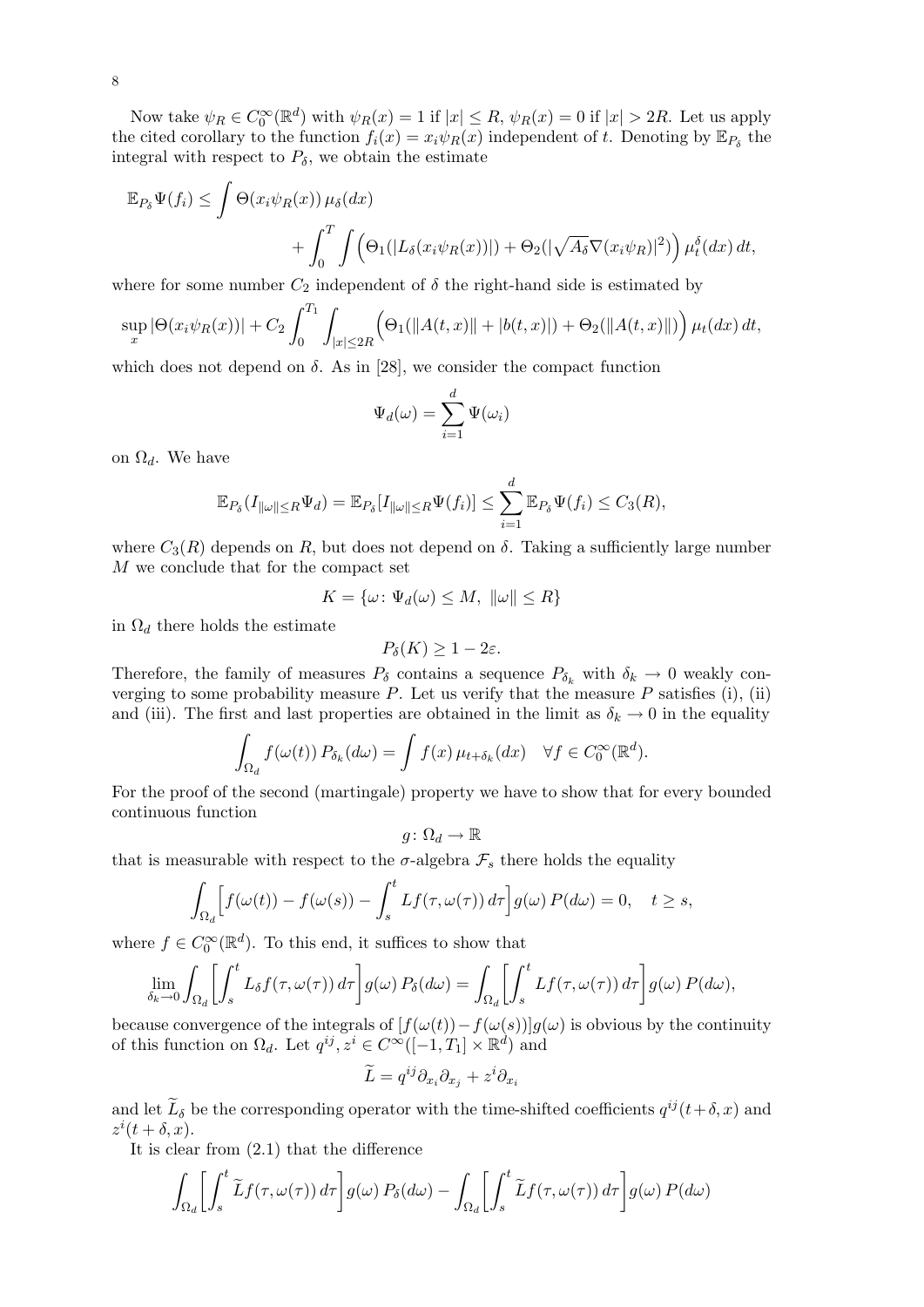tends to zero. Moreover, by Lemma 2.1 the expression

$$
\left| \int_{\Omega_d} \left[ \int_s^t (\widetilde{L} - L) f(\tau, \omega(\tau)) \right] g(\omega) P(d\omega) \right|
$$

is estimated by

$$
\int_0^T \int \Big(|a^{ij} - q^{ij}| |\partial_{x_i}\partial_{x_j} f| + |b^i - z^i| |\partial_{x_i} f|\Big) d\mu_t dt,
$$

which can be made arbitrarily small by a suitable choice of  $q^{ij}$  and  $z^i$  approximating  $a^{ij}$ and  $b^i$  in  $L^1$  with respect to the measure  $\mu_t dt$  on  $[0, T_1] \times U$ , where U is a ball containing the support of f. Since the functions  $(\widetilde{L} - \widetilde{L}_{\delta}) f(t, x)$  converge to zero uniformly on  $[0, T] \times \mathbb{R}^d$ as  $\delta \rightarrow 0$ , the expression

$$
\int_{\Omega_d} \left[ \int_s^t (\widetilde{L} - \widetilde{L}_{\delta}) f(\tau, \omega(\tau)) d\tau \right] g(\omega) P_{\delta}(d\omega)
$$

tends to zero as  $\delta \to 0$ . Finally, we observe that the expression

$$
\int_{\Omega_d} \left[ \int_s^t (\widetilde{L}_{\delta} - L_{\delta}) f(\tau, \omega(\tau)) d\tau \right] g(\omega) P_{\delta}(d\omega)
$$

is estimated by

$$
\int_0^{T_1} \int \Bigl( |a^{ij} - q^{ij}| |\partial_{x_i}\partial_{x_j} f| + |b^i - z^i| |\partial_{x_i} f| \Bigr) d\mu_t dt,
$$

which can be made arbitrarily small by a suitable choice of  $q^{ij}$  and  $z^i$  as above. Thus, we have verified (i), (ii), (iii) for  $P$ . Therefore, for completing the proof of the theorem it suffices to show that for each fixed  $\delta > 0$  there exists a suitable measure  $P_{\delta}$  for the solution  $\mu_t^{\delta}$  to the Cauchy problem  $\partial_t \mu_t^{\delta} = L_{\delta}^* \mu_t^{\delta}$  with  $\mu_0^{\delta} = \mu_{\delta}$ .

# II. Smoothing of the coefficients and verification of the conditions with the Lyapunov function.

Let us fix  $\delta \in (0, T_1 - T)$ . Let  $\zeta \in C^{\infty}([0, +\infty))$ ,  $0 \le \zeta \le 1$ ,  $\zeta' \le 0$ ,  $\zeta(t) = 1$  if  $t < 1$ and  $\zeta(t) = 0$  if  $t > 2$ . Set

$$
\eta(t) = \int_{t}^{+\infty} \zeta(s) \, ds.
$$

It is clear that  $\eta \geq 0$ ,  $\eta(t) = 0$  if  $t > 2$  and  $\eta'(t) = -\zeta(t)$ . Let  $c_1$  and  $c_2$  be numbers such that

$$
c_1 \int_{\mathbb{R}^d} \zeta(|x|^2) \, dx = 1, \quad c_2 \int_{\mathbb{R}} \zeta(|t|^2) \, dt = 1.
$$

For every  $\varepsilon$  with  $0 < \varepsilon < \min\{\delta/16, 1/2\}$  set

$$
h_{\varepsilon}(t,x) = c_1 c_2 \varepsilon^{-d-1} \zeta(|t|^2/\varepsilon^2) \zeta(|x|^2/\varepsilon^2).
$$

Let  $\gamma$  be the standard Gaussian density on  $\mathbb{R}^d$ . Set

$$
\sigma^{\varepsilon}(t,x)=\varepsilon\gamma(x)+(1-\varepsilon)\int\int h_{\varepsilon}(t-s,x-y)\mu^{\delta}_s(dy)\,ds,
$$

where the integration is formally taken over all of  $\mathbb{R}^{d+1}$ . However, we take into account that the function  $h_{\varepsilon}(t-s, x-y)$  vanishes if  $s \leq -\delta/2$  or  $s \geq T + \delta/2$ , so that actually the integration in s is taken within the limits  $-\delta/2$  and  $T + \delta/2$  and for such s the measures  $\mu_s^{\delta}$  are defined. It is clear that  $\sigma^{\varepsilon} > 0$  and

$$
\int \sigma^{\varepsilon}(t,x) dx = 1.
$$

In addition, for every function  $f \in C_0^{\infty}(\mathbb{R}^d)$  and every  $t \in [0, T]$  we have

$$
\lim_{\varepsilon \to 0} \int f(x) \sigma^{\varepsilon}(t, x) dx = \int f(x) \mu_t^{\delta}(dx).
$$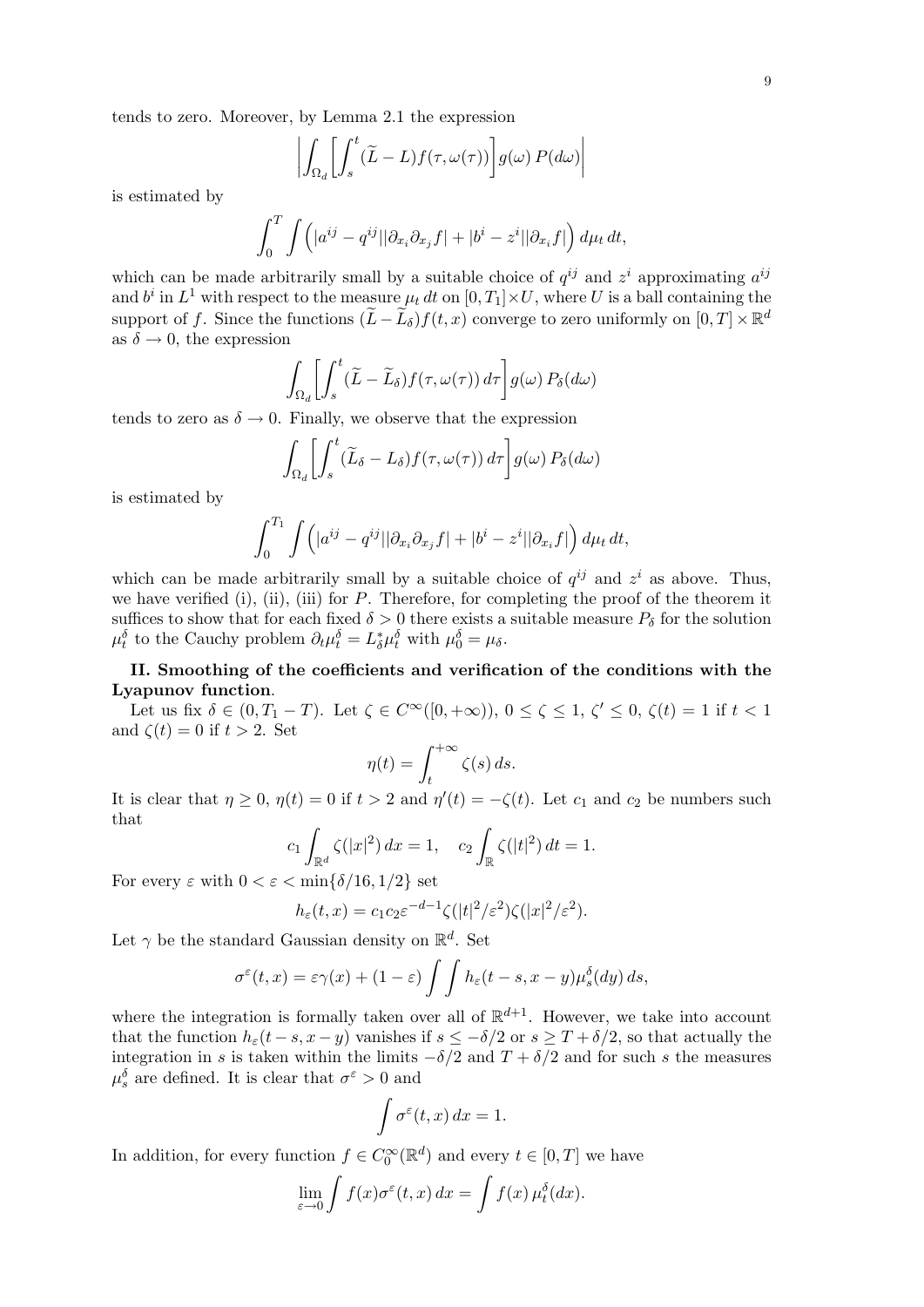Indeed,

$$
\int f(x)\sigma^{\varepsilon}(t,x) dx = \varepsilon \int f\gamma dx +
$$
  
+ 
$$
(1-\varepsilon) \int c_2 \varepsilon^{-1} \zeta(|t-s|^2/\varepsilon^2) \int \left( \int f(x)c_1 \varepsilon^{-d} \zeta(|x-y|^2/\varepsilon^2) dx \right) \mu_s^{\delta}(dy) ds.
$$

Since

$$
\sup_{y} \left| \int f(x)c_1 \varepsilon^{-d} \zeta(|x-y|^2/\varepsilon^2) dx - f(y) \right| \leq \varepsilon \sup |\nabla f| c_1 \int |x| \zeta(|x|^2) dx,
$$

it suffices to show that the limit of the expression

$$
\int c_2 \varepsilon^{-1} \zeta(|t-s|^2/\varepsilon^2) \int f(y) \,\mu_s^{\delta}(dy) \, ds
$$

is equal to the integral of f against  $\mu_t^{\delta}$ . This follows immediately by the continuity of the function

$$
s \mapsto \int f(y) \,\mu_s^{\delta}(dy).
$$

Thus, for every  $t \in [0, T]$  the measures  $\sigma^{\varepsilon}(t, x) dx$  converge weakly to  $\mu_t^{\delta}$ . We recall that  $b_{\delta}(t, x) = b(t + \delta, x)$  and  $A_{\delta}(t, x) = A(t + \delta, x)$ . Set

$$
\beta_{\varepsilon}^{i}(t,x) = \frac{1-\varepsilon}{\sigma^{\varepsilon}(t,x)} \int \int b_{\delta}^{i}(s,y) h_{\varepsilon}(t-s,x-y) \,\mu_{s}^{\delta}(dy) \, ds,
$$

$$
\alpha_{\varepsilon}^{ij}(t,x) = \frac{1-\varepsilon}{\sigma^{\varepsilon}(t,x)} \int \int a_{\delta}^{ij}(s,y) h_{\varepsilon}(t-s,x-y) \,\mu_{s}^{\delta}(dy) \, ds.
$$

Recall that  $\gamma$  is the standard Gaussian density on  $\mathbb{R}^d$ . We shall deal with the operator

$$
\mathcal{L}_{\varepsilon}u(t,x) = \text{trace}(\alpha_{\varepsilon}(t,x)D^2u(x)) + \langle \beta_{\varepsilon}(t,x), \nabla u(x) \rangle + \frac{\varepsilon \gamma(x)}{\sigma^{\varepsilon}(t,x)} \big(\Delta u(x) - \langle x, \nabla u(x) \rangle \big),
$$

which should not be confused with the previously defined  $L_{\varepsilon}$ ; moreover,  $\mathcal{L}_{\varepsilon}$  depends also on  $\delta$ , which is now fixed and is not shown in this notation. Set also

$$
\mathcal{A}_\varepsilon = \alpha_\varepsilon + \frac{\varepsilon \gamma(x)}{\sigma^\varepsilon(t,x)} I.
$$

It is readily seen that  $\sigma^{\varepsilon}$  solves on  $[0, T] \times \mathbb{R}^d$  the Cauchy problem

$$
\partial_t \sigma^\varepsilon = \mathcal{L}_\varepsilon^* \sigma^\varepsilon, \quad \sigma^\varepsilon(0, x) = \varepsilon \gamma(x) + (1 - \varepsilon) \int \int h_\varepsilon(s, x - y) \,\mu_s^\delta(dy) \, ds.
$$

We now investigate the expression  $\langle \beta_{\varepsilon}(t, x), x \rangle$ . We have

$$
\langle \beta_{\varepsilon}(t,x),x \rangle = \frac{1-\varepsilon}{\sigma^{\varepsilon}(t,x)} \int \int \langle b_{\delta}(s,y),y \rangle h_{\varepsilon}(t-s,x-y) \mu^{\delta}_{s}(dy) ds + \frac{1-\varepsilon}{\sigma^{\varepsilon}(t,x)} \int \int \langle b_{\delta}(s,y),x-y \rangle h_{\varepsilon}(t-s,x-y) \mu^{\delta}_{s}(dy) ds.
$$

Let us consider the expression

$$
\int \int \langle b_{\delta}(s, y), x - y \rangle h_{\varepsilon}(t - s, x - y) \mu_{s}^{\delta}(dy) ds
$$
  
= 
$$
\int c_{2} \varepsilon^{-1} \zeta(|t - s|^{2}/\varepsilon) \left( \int \langle b_{\delta}(s, y), x - y \rangle c_{1} \varepsilon^{-d} \zeta(|x - y|^{2}/\varepsilon^{2}) \mu_{s}^{\delta}(dy) \right) ds.
$$

We observe that  $\zeta = -\eta'$  and

$$
\langle b_{\delta}(s,y), x-y\rangle c_{1}\varepsilon^{-d}\zeta(|x-y|^{2}/\varepsilon^{2})=-2^{-1}c_{1}\varepsilon^{2}\Big\langle b_{\delta}(s,y), \nabla_{x}\big(\varepsilon^{-d}\eta(|x-y|^{2}/\varepsilon^{2})\big)\Big\rangle.
$$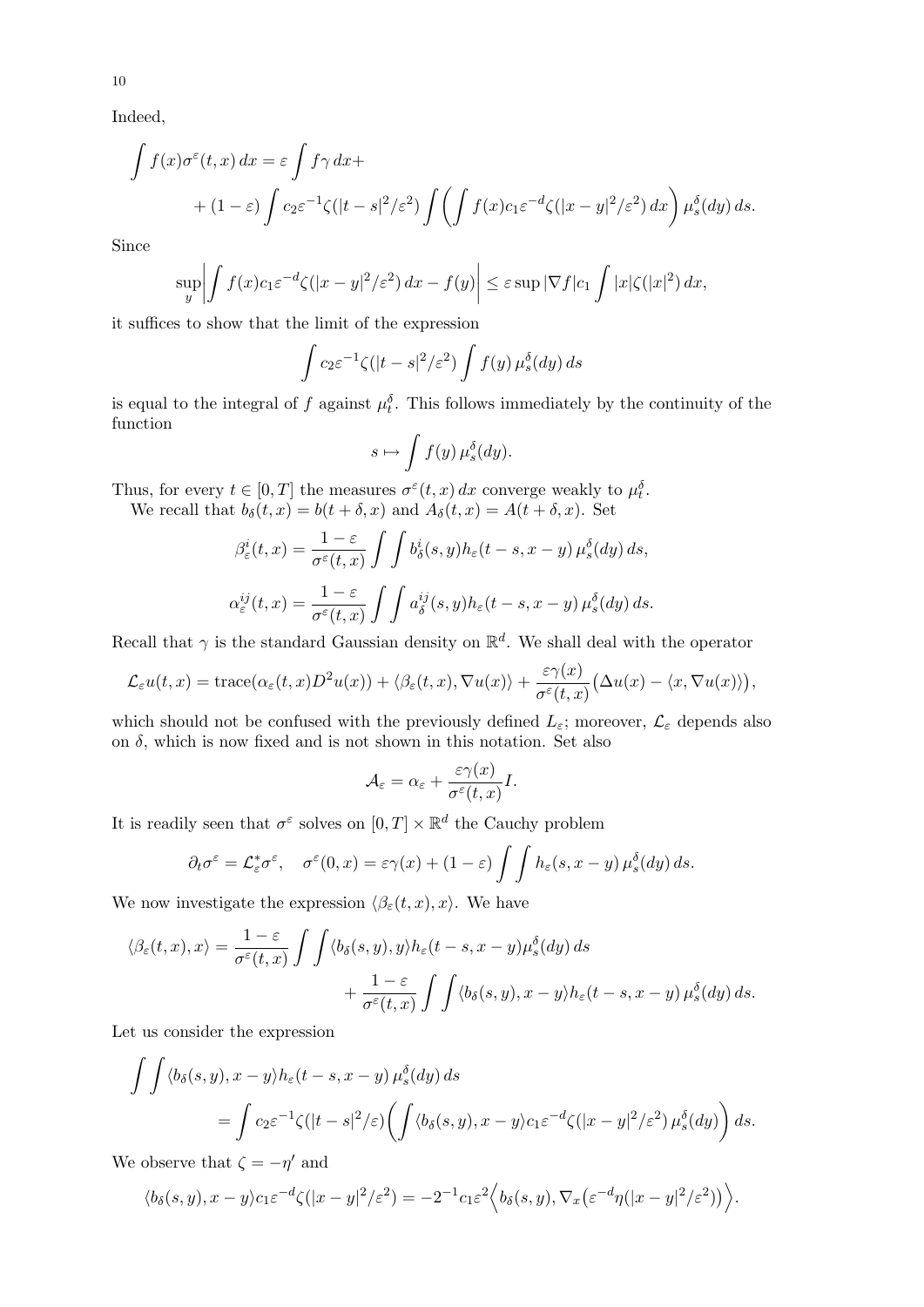$$
\int \int \langle b_{\delta}(s, y), x - y \rangle h_{\varepsilon}(t - s, x - y) \mu_{s}^{\delta}(dy) ds
$$
  
= 
$$
-2^{-1} c_{1} c_{2} \varepsilon^{2} \partial_{x_{i}} \left( \int \int b_{\delta}^{i}(s, y) \varepsilon^{-d-1} \zeta(|t - s|^{2} / \varepsilon^{2}) \eta(|x - y|^{2} / \varepsilon^{2}) \mu_{s}^{\delta}(dy) ds \right).
$$

Recall that

$$
\partial_t \mu_t^{\delta} = \partial_{x_i} \partial_{x_j} (a_{\delta}^{ij} \mu_t^{\delta}) - \partial_{x_i} (b_{\delta}^i \mu_t^{\delta})
$$

on  $(-\delta, T + \delta) \times \mathbb{R}^d$  and for every fix  $(t, x) \in [0, T] \times \mathbb{R}^d$  the function

$$
\zeta(|t-s|^2/\varepsilon^2)\eta(|x-y|^2/\varepsilon^2)
$$

has compact support in  $(-\delta, T + \delta) \times \mathbb{R}^d$ . Thus, there holds the equality

$$
- \partial_{x_i} \left( \int \int b_\delta^i(s, y) \varepsilon^{-d-1} \zeta(|t - s|^2 / \varepsilon^2) \eta(|x - y|^2 / \varepsilon^2) \mu_s^\delta(dy) ds \right)
$$
  

$$
= \partial_t \left( \int \int \varepsilon^{-d-1} \zeta(|t - s|^2 / \varepsilon^2) \eta(|x - y|^2 / \varepsilon^2) \mu_s^\delta(dy) ds \right)
$$
  

$$
- \partial_{x_i} \partial_{x_j} \left( \int \int a_\delta^{ij}(s, y) \varepsilon^{-d-1} \zeta(|t - s|^2 / \varepsilon^2) \eta(|x - y|^2 / \varepsilon^2) \mu_s^\delta(dy) ds \right).
$$

We can estimate the terms in the right-hand as follows:

$$
\partial_t \left( \int \int \varepsilon^{-d-1} \zeta(|t-s|^2/\varepsilon^2) \eta(|x-y|^2/\varepsilon^2) \mu_s^{\delta}(dy) ds \right)
$$
  

$$
\leq 2\varepsilon^{-d-3} \int \int |t-s| |\zeta'(|t-s|^2/\varepsilon^2) |\eta(|x-y|^2/\varepsilon^2) \mu_s^{\delta}(dy) ds,
$$

$$
- \partial_{x_i} \partial_{x_j} \left( \int \int a_\delta^{ij}(s, y) \varepsilon^{-d-1} \zeta(|t-s|^2/\varepsilon^2) \eta(|x-y|^2/\varepsilon^2) \mu_s^{\delta}(dy) ds \right)
$$
  
\n
$$
= 4\varepsilon^{-d-5} \int \int \langle A_\delta(x-y), (x-y) \rangle \zeta(|t-s|^2/\varepsilon^2) \zeta'(|x-y|^2/\varepsilon^2) \mu_s^{\delta}(dy) ds
$$
  
\n
$$
+ 2\varepsilon^{-d-3} \int \int (\text{trace } A_\delta) \zeta(|t-s|^2/\varepsilon^2) \zeta(|x-y|^2/\varepsilon^2) \mu_s^{\delta}(dy) ds
$$
  
\n
$$
\leq 2\varepsilon^{-d-3} \int \int (\text{trace } A_\delta) \zeta(|t-s|^2/\varepsilon^2) \zeta(|x-y|^2/\varepsilon^2) \mu_s^{\delta}(dy) ds.
$$

For obtaining the last inequality we have used that  $\zeta' \leq 0$  and

$$
\langle A_{\delta}(x-y), (x-y)\rangle \ge 0.
$$

We observe that whenever  $|x-y|\leq 2\varepsilon\leq 1$  one has

$$
\frac{1}{1+|x|^2} \le \frac{3}{1+|y|^2}.
$$

Thus, we have obtained the estimate

$$
\frac{\langle \beta_{\varepsilon}(t,x),x\rangle}{1+|x|^2} \leq \frac{3}{\sigma^{\varepsilon}(t,x)}\int\int \frac{|\langle b_{\delta},y\rangle|}{1+|y|^2}h_{\varepsilon}(t-s,x-y)\,\mu^{\delta}_{s}(dy)\,ds \n+ \frac{c_{1}c_{2}\varepsilon^{-d-1}}{\sigma^{\varepsilon}(t,x)}\int\int|t-s| |\zeta'(|t-s|^{2}/\varepsilon^{2})|\eta(|x-y|^{2}/\varepsilon^{2})\,\mu^{\delta}_{s}(dy)\,ds \n+ \frac{3c_{1}c_{2}\varepsilon^{-d-1}}{\sigma^{\varepsilon}(t,x)}\int\int \frac{\mathrm{trace}\,A_{\delta}}{1+|y|^{2}}\zeta(|t-s|^{2}/\varepsilon^{2})\zeta(|x-y|^{2}/\varepsilon^{2}))\,\mu^{\delta}_{s}(dy)\,ds.
$$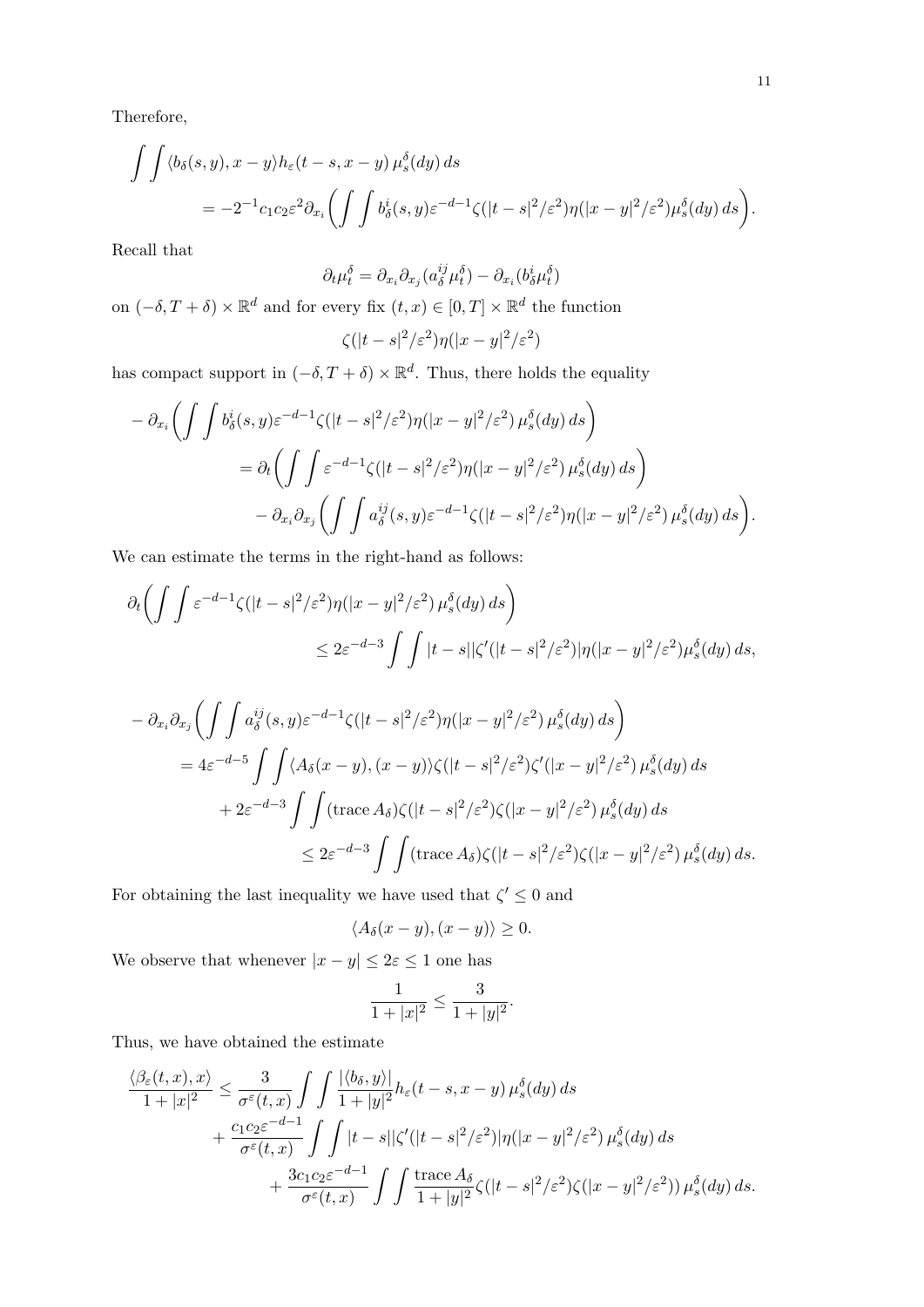12

Let us denote the right-hand side of this inequality by  $W_1(t, x)$  and observe that  $W_1 \geq 0$ and

$$
\int_0^T \int W_1(t,x)\sigma^{\varepsilon}(t,x) dx dt \le C_4 \int_{-\delta}^{T+\delta} \int \frac{|\langle b_\delta, y \rangle| + |\text{trace } A_\delta|}{1 + |y|^2} \mu_s^{\delta}(dy) ds
$$
  
+  $c_1 c_2 \int \int |t| |\zeta'(t^2)| \eta(|x|^2) dx dt$ ,

where  $C_4$  does not depend on  $\varepsilon$ . The function

$$
\frac{|\alpha_\varepsilon^{ij}(t,x)|}{1+|x|^2}
$$

is estimated by

$$
W_2(t,x) := \frac{3}{\sigma^{\varepsilon}(t,x)} \int \int \frac{|a_{\delta}^{ij}(s,y)|}{1+|y|^2} h_{\varepsilon}(t-s,x-y) \,\mu_{s}^{\delta}(dy) \,ds.
$$

We observe that  $W_2 \geq 0$  and

$$
\int_0^T \int W_2(t,x)\sigma^{\varepsilon}(t,x) dx dt \leq 3 \int_{-\delta}^{T+\delta} \int \frac{|a_{\delta}^{ij}(s,y)|}{1+|y|^2} \mu_{s}^{\delta}(dy) ds.
$$

Set

$$
W_3(t,x) = \frac{\varepsilon \gamma(x)}{(1+|x|^2)\sigma^{\varepsilon}(t,x)}.
$$

Note that

$$
\int_0^T \int W_3(t,x)\sigma^{\varepsilon}(t,x) \, d\,dt \le T \int (1+|x|^2)^{-1} \gamma(x) \, dx.
$$

Thus, we arrive at the estimates

$$
\mathcal{L}_{\varepsilon} \log(1+|x|^2) \leq C_5(W_1+W_2+W_3), \quad \left|\sqrt{\mathcal{A}_{\varepsilon}} \nabla \log(1+|x|^2)\right|^2 \leq C_5(W_2+W_3),
$$

where  $C_5$  does not depend on  $\varepsilon$ . Note that for our function  $V(x) = \log(1 + |x|^2)$  we have

$$
\mathcal{L}_{\varepsilon}\theta(V) = \theta''(V)|\sqrt{\mathcal{A}_{\varepsilon}}\nabla V|^2 + \theta'(V)\mathcal{L}_{\varepsilon}V \le C_5(W_1 + W_2 + W_3),
$$

and

$$
|\sqrt{\mathcal{A}_{\varepsilon}}\nabla\theta(V)|^2 \le |\sqrt{\mathcal{A}_{\varepsilon}}\nabla V|^2 \le C_5(W_2 + W_3).
$$

Moreover,

$$
\int \theta(V(x))\sigma^{\varepsilon}(0,x) dx \leq \varepsilon \int V(x)\gamma(x) dx + (1-\varepsilon) \int \int \int h_{\varepsilon}(s,x-y)V(x) \mu^{\delta}_{s}(dy) dx ds.
$$

Note that  $\log(1+|x|^2) \leq \log(1+2|x-y|^2+2|y|^2) \leq \log(3+2|y|^2)$  if  $|x-y| \leq 1$ . Recall also that

$$
\sup_{t \in [0,T]} \int \theta(\log(3+2|y|^2)) \,\mu_t^{\delta}(dy) \le N_\theta.
$$

Hence

$$
\int \theta(V(x))\sigma^{\varepsilon}(0,x) dx \le \int V(x)\gamma(x) dx + N_{\theta}.
$$

Applying Proposition 2.2 we obtain

$$
\int_0^T \int \left( |\mathcal{L}_{\varepsilon} \theta(V)| + |\sqrt{\mathcal{A}_{\varepsilon}} \nabla \theta(V)|^2 \right) \sigma^{\varepsilon}(t, x) dx dt \le C_6,
$$
\n(3.1)

where  $C_6$  does not depend on  $\varepsilon$  (recall that  $V(x) = \log(1+|x|^2)$ ).

III. The representation of  $\sigma^{\varepsilon}$  by a solution to the martingale problem with  $\mathcal{L}_\varepsilon$ .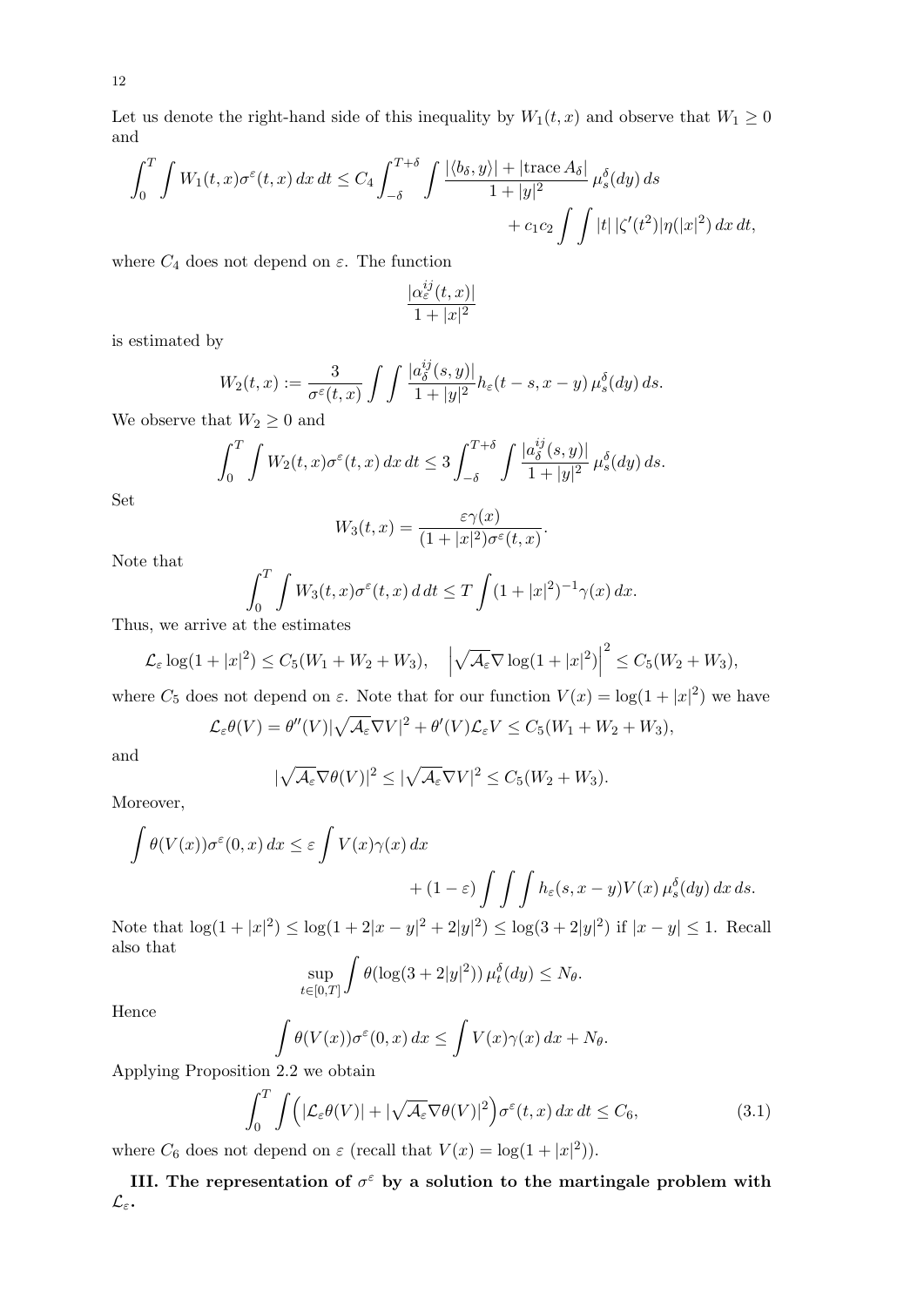According to [24, Theorem 3.5] (see also [12, Theorem 9.4.3]), the function  $\sigma^{\varepsilon}$  is a unique subprobability solution to the Cauchy problem. It is shown in [24] and it is very important in our situation that the integrability condition (3.1) just for one probability solution  $\sigma^{\varepsilon}$  implies the uniqueness in the class of all sub-probability solutions.

We show that there exists a solution to the martingale problem with the operator  $\mathcal{L}_{\varepsilon}$ and initial condition  $\sigma^{\varepsilon}(0, x) dx$ . Let  $\varphi_N(x) = \varphi(x/N)$ ,  $0 \le \varphi \le 1$ ,  $\varphi \in C_0^{\infty}(\mathbb{R}^d)$  and  $\varphi(x) = 1$  if  $|x| < 1$ . Set

$$
\mathcal{L}_\varepsilon^N = \varphi_N \mathcal{L}_\varepsilon.
$$

According to the Trevisan result (for the case of Dirac's initial condition, see also [27, Theorem 3.2.6]), there exists a solution  $Q_{\varepsilon}^N$  to the martingale problem associated with  $\mathcal{L}_{\varepsilon}^N$  and the initial condition  $\sigma^{\varepsilon}(0, x) dx$ . Let  $\varrho_t^N(dx)dt$  be the corresponding probability solution to the Cauchy problem with  $\mathcal{L}_{\varepsilon}^N$ .

As in the proof of [24, Theorem 2.5] and [12, Theorem 6.7.3], one can choose a subsequence  $\{N_k\}$  such that  $\varrho_t^{N_k}(dx) dt$  converges weakly to  $\varrho_t(dx) dt$  on every compact set in  $[0,T] \times \mathbb{R}^d$  and  $\varrho_t^{N_k}$  converges weakly to  $\varrho_t$  on every compact set in  $\mathbb{R}^d$  for each  $t \in [0,T]$ . Moreover,  $\rho_t dt$  is a sub-probability solution to the Cauchy problem with  $\mathcal{L}_{\varepsilon}$  and initial condition  $\sigma^{\varepsilon}(0, x) dx$ . By the cited uniqueness result for the Cauchy problem we have  $\rho_t(dx) = \sigma^{\varepsilon}(t, x) dx.$ 

Let us prove that the family of measures  $Q_{\varepsilon}^{N_k}$  is compact in the weak topology. Let  $q > 1$  and  $\zeta_q(t) = t$  if  $t < q - 1$  and  $\zeta_q(t) = q$  if  $t > q + 1, 0 \le \zeta'_q(t) \le 1, -c \ge \zeta''_q \le 0$ , where c does not depend on q. Set  $V_1 = \theta(V)$ . Note that

$$
Q_{\varepsilon}^{N_k} \Big(\omega \colon \sup_{t \in [0,T]} V_1(\omega(t)) \ge q - 1 \Big) = Q_{\varepsilon}^{N_k} \Big(\omega \colon \sup_{t \in [0,T]} \zeta_q(V_1(\omega(t))) \ge q - 1 \Big)
$$

Repeating the arguments from Proposition 2.5 with  $\zeta_q(V_1)$  in place of V and taking into account that  $\zeta'_q(V_1) = \zeta''_q(V_1) = 0$  if  $V_1 > q+1$  we obtain the estimate

$$
Q_{\varepsilon}^{N_k} \Big( \omega \colon \sup_{t \in [0,T]} V_1(\omega(t)) \ge q - 1 \Big) \n\le \frac{2C_7}{(q-1)} \Big( \int V_1(x) \sigma^{\varepsilon}(0, x) dx + \int_0^T \int_{V_1 \le q+1} \Big( |\mathcal{L}_{\varepsilon} V_1| + |\sqrt{\mathcal{A}_{\varepsilon}} \nabla V_1|^2 \Big) \varrho_t^{N_k} dx dt \Big).
$$

Since  $\{x: V_1(x) \leq q+1\}$  is a compact set, for sufficiently large  $N_k$  the last integral is close to

$$
\int_0^T \int_{V_1 \le q+1} \left( |\mathcal{L}_{\varepsilon} V_1| + |\sqrt{\mathcal{A}_{\varepsilon}} \nabla V_1|^2 \right) \sigma^{\varepsilon}(t, x) \, dx \, dt.
$$

Thus, for every  $\lambda \in (0,1)$  one can take q so large that there exists a number  $k_0$  such that for every  $k > k_0$  we have

$$
Q_{\varepsilon}^{N_k} \Big( \omega \colon \sup_{t \in [0,T]} V_1(\omega(t)) \ge q - 1 \Big) \le \lambda.
$$

It follows that for every  $\lambda \in (0,1)$  there exists  $R > 0$  such that

$$
Q_{\varepsilon}^{N_k}\Big(\omega\colon \|\omega(t)\|\leq R\Big)\geq 1-\lambda\quad \forall N_k.
$$

Repeating the arguments from the first part of the proof and using the functions  $\Theta_1$  and  $\Theta_2$  appearing from Trevisan's result and de la Vallée Poussin's theorem for  $||A(t, x)||I_{|x|\leq R}$ and  $|b(t, x)|I_{|x| \leq R}$ , we obtain the estimate

$$
\mathbb{E}_{Q_{\varepsilon}^{N_k}} \Psi_d(f_i) \leq C_8 \sup_x |\Theta(x_i \psi_R(x))|
$$
  
+ 
$$
C_8 T \sup_{x,t} (\Theta_1(|\mathcal{L}_{\varepsilon}(x_i \psi_R(x))|) + \Theta_2(||\mathcal{A}_{\varepsilon}(t,x)||))
$$

with the functions  $\Theta(t) = \Theta_1(t) = \Theta_2(t) = t^2$ . Here the right-hand side does not depend on  $N_k$ . We have

$$
\mathbb{E}_{Q_{\varepsilon}}(I_{\|\omega\|\leq R}\Psi_d) \leq C_9(R),
$$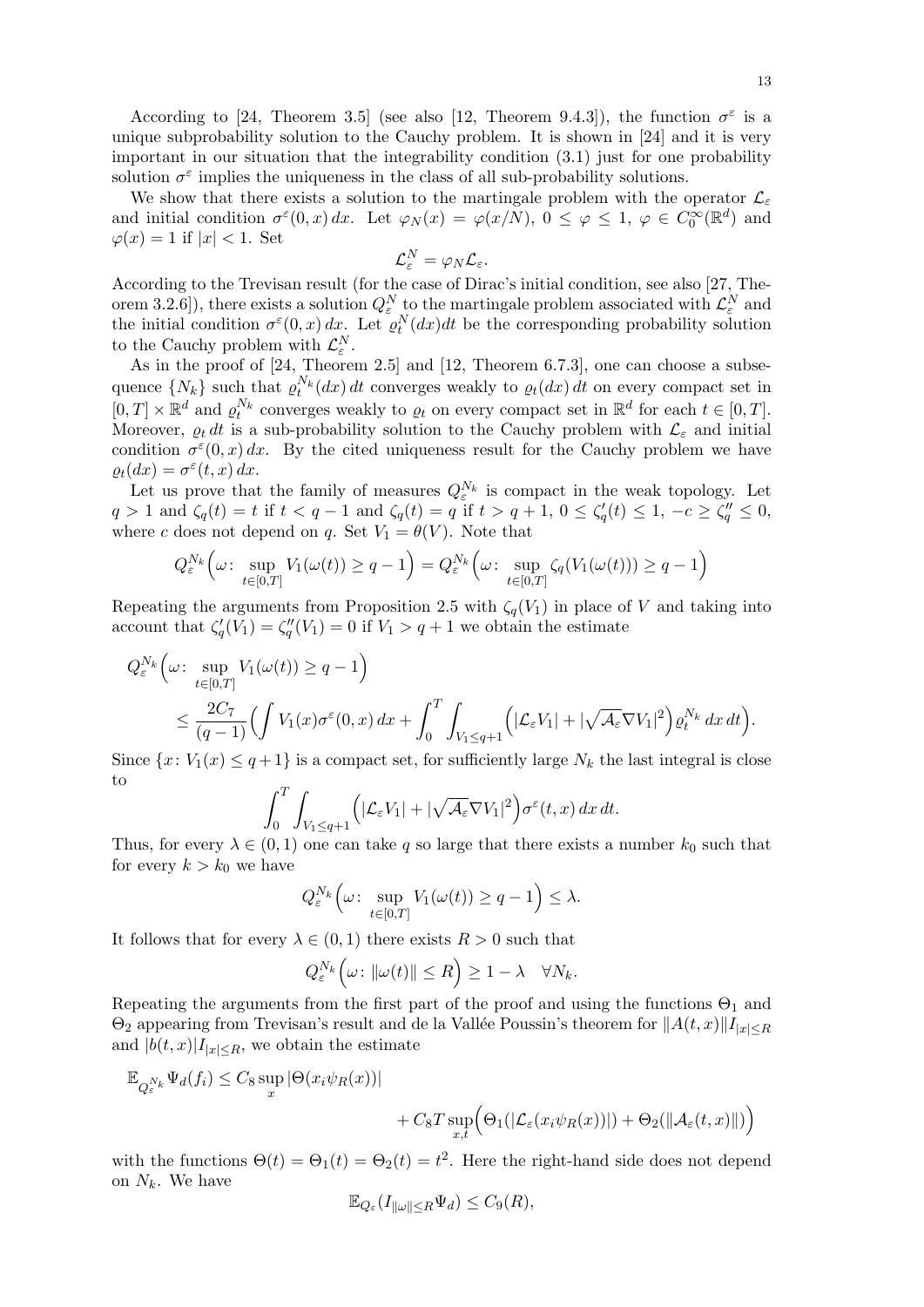where  $C_9(R)$  depends on R, but does not depend on  $\varepsilon$ . For any number  $\lambda \in (0,1)$  one can take a sufficiently large number M such that for the compact set  $K = {\omega : \Psi_d(\omega) \leq \Psi_d(\omega)}$ M,  $\|\omega\| \leq R$  there holds the estimate

$$
Q_{\varepsilon}^{N_k}(K) \ge 1 - 2\lambda \quad \forall N_k.
$$

Therefore, the family of measures  $Q_{\varepsilon}^{N_k}$  contains a sequence  $\{Q_{\varepsilon}^{N_{k_j}}\}$  weakly converging to some probability measure  $Q_{\varepsilon}$ . Let us verify that  $Q_{\varepsilon}$  corresponds to the solution  $\sigma^{\varepsilon}$ . Clearly, conditions (i) and (iii) are fulfilled. Note that if  $f \in C_0^{\infty}(\mathbb{R}^d)$ , then  $\varphi_N \mathcal{L}_{\varepsilon} f = \mathcal{L}_{\varepsilon} f$ for all sufficiently large N. Hence (ii) follows from weak convergence of  $Q_{\varepsilon}^{N_{k_j}}$ .

Thus, for every  $\varepsilon$  there exists a probability measure  $Q_{\varepsilon}$  on  $\Omega_d$  for which (i), (ii), (iii) are fulfilled with the operator  $\mathcal{L}_{\varepsilon}$  and  $\sigma^{\varepsilon}$  solves the Cauchy problem. Moreover, by Proposition 2.5 for every  $\lambda \in (0,1)$  there exists  $R > 0$  such that

$$
Q_{\varepsilon}\Big(\omega\colon \|\omega\|\leq R\Big)\geq 1-\lambda\quad \forall \varepsilon>0.
$$

## IV. Verification of the compactness of the family of measures  $Q_{\varepsilon}$  and the proof of the fact that the limit is the required measure.

We need the following version of Jensen's inequality. Let  $\Phi$  be a convex and increasing function on  $[0, +\infty)$  with  $\Phi(0) = 0$ ,  $\nu$  a subprobability measure on some space X, and  $f \geq 0$  a measurable function on X. Then

$$
\Phi\biggl(\int_X f\,d\nu\biggr) \leq \int_X \Phi(f)\,d\nu,
$$

which follows by Jensen's inequality and the inequality  $\Phi(\alpha t) \leq \alpha \Phi(t)$  for  $\alpha \in [0, 1]$  that follows from the convexity of  $\Phi$ . Let  $\chi_R \geq 0$  be a smooth function such that  $\chi_R(x) = 1$  if  $|x| \leq 2R$  and  $\chi_R(x) = 0$  if  $|x| \geq 3R$ . Note that

$$
\frac{\varepsilon \gamma(x)}{\sigma^\varepsilon(t,x)} \le 1.
$$

Hence

$$
\Phi\Big(|\beta_{\varepsilon}(x,t)|\chi_R(x)+\frac{\varepsilon\gamma(x)|x|}{\sigma^{\varepsilon}(t,x)}\chi_R(x)\Big)\leq \frac{1}{2}\Phi(2|\beta_{\varepsilon}(x,t)|\chi_R(x))+\frac{1}{2}\Phi(6R).
$$

Since

$$
\frac{1-\varepsilon}{\sigma^{\varepsilon}(t,x)}\int\int h_{\varepsilon}(t-s,x-y)\,\mu^{\delta}_s(dy)\,ds\leq 1,
$$

one has

$$
\Phi(2|\beta_{\varepsilon}(x,t)|\chi_{R}(x)) = \Phi\left(\frac{1-\varepsilon}{\sigma^{\varepsilon}(t,x)}\int\int 2|b_{\delta}(s,y)|\chi_{R}(x)h_{\varepsilon}(t-s,x-y)\,\mu_{s}^{\delta}(dy)\,ds\right) \leq \frac{1-\varepsilon}{\sigma^{\varepsilon}(t,x)}\int\int \Phi(2|b_{\delta}(s,y)|\chi_{R}(x))h_{\varepsilon}(t-s,x-y)\,\mu_{s}^{\delta}(dy)\,ds.
$$

Therefore, we obtain

$$
2\int_0^T \int \Phi\Big(|\beta_{\varepsilon}|\chi_R + \frac{\varepsilon\gamma(x)|x|}{\sigma^{\varepsilon}(t,x)}\chi_R\Big) \sigma^{\varepsilon}(x,t) \, dx \, dt \le \int_0^{T_1} \int \Phi(2|b|\chi_R) \, d\mu_t \, dt + T_1 \Phi(6R).
$$

In the same way we obtain

$$
2\int_0^T \int \Phi(\|\mathcal{A}_{\varepsilon}\|\chi_R) \,\sigma^{\varepsilon}(x,t) \,dx \,dt \le \int_0^{T_1} \int \Phi(2\|\mathcal{A}\|\chi_R) \,d\mu_t \,dt + \Phi(2).
$$

Analogous estimates are fulfilled for

$$
\|\mathcal{A}_{\varepsilon}\| + |\beta_{\varepsilon}| + \frac{\varepsilon \gamma(x)|x|}{\sigma^{\varepsilon}(t,x)}.
$$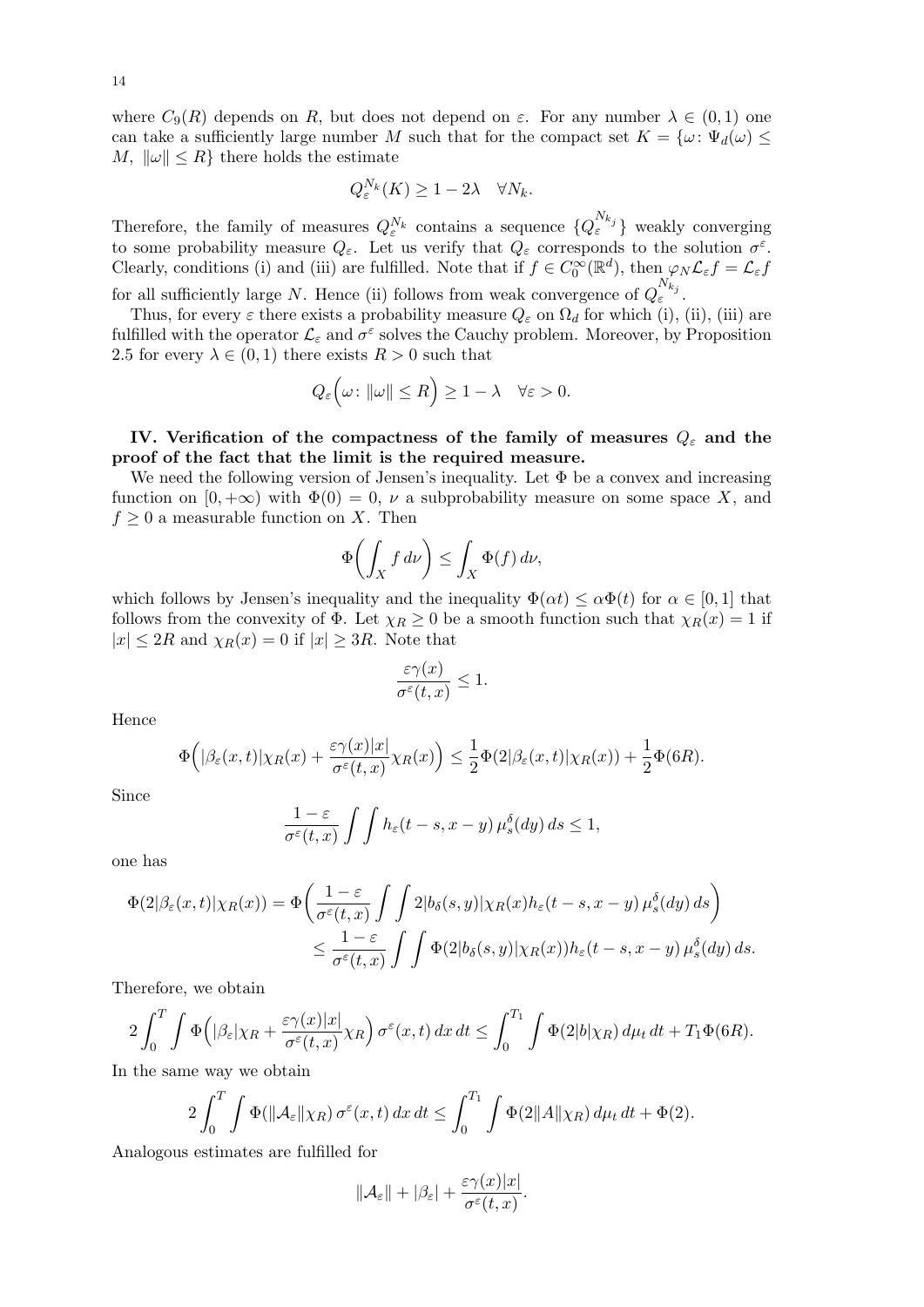Repeating the arguments from the first part of the proof and again using the functions  $\Theta_1$  and  $\Theta_2$  appearing from Trevisan's result and de la Vallée Poussin's theorem for  $||A(t, x)||I_{|x|\leq R}$  and  $|b(t, x)|I_{|x|\leq R}$ , we obtain the estimate

$$
\mathbb{E}_{Q_{\varepsilon}}\Psi_d(f_i) \leq \int \Theta(x_i\psi_R(x))\,\mu_{\delta}(dx) + \int \int \Big(\Theta_1(|\mathcal{L}_{\varepsilon}(x_i\psi_R(x))|) + \Theta_2(|\sqrt{\mathcal{A}_{\varepsilon}}\nabla(x_i\psi_R(x))|^2)\Big) \,\sigma^{\varepsilon}(x,t)\,dx\,dt,
$$

where  $f_i(x) = x_i \psi_R(x)$  and the right-hand side is estimated by

$$
\sup_x |\Theta(x_i \psi_R(x))|
$$
  
+  $C_{10} \int_0^{T_1} \int_{|x| \le 2R} \left( \Theta_1(||A(t, x)|| + |b(t, x)|) + \Theta_2(||A(t, x)||) \right) \mu_t(dx) dt$   
+  $\Theta_1(6R) + \Theta_2(2),$ 

which does not depend on  $\varepsilon$ . Here we apply the above estimates with  $\Phi = \Theta_1$  and  $\Phi = \Theta_2$ for the measure  $Q_{\varepsilon}$ . We have

$$
\mathbb{E}_{Q_{\varepsilon}}(I_{\|\omega\|\leq R}\Psi_d) \leq C_{11}(R)
$$

where  $C_{11}(R)$  depends on R, but does not depend on  $\varepsilon$ . For any number  $\lambda \in (0,1)$  one can take a sufficiently large number M such that for the compact set  $K = \{\omega : \Psi_d(\omega) \leq$ M,  $\|\omega\| \leq R$  there holds the estimate

$$
Q_{\varepsilon}(K) \ge 1 - 2\lambda \quad \forall \varepsilon > 0.
$$

Therefore, the family of measures  $Q_{\varepsilon}$  contains a sequence  $\{Q_{\varepsilon_k}\}\$  with  $\varepsilon_k \to 0$  weakly converging to some probability measure  $P_{\delta}$ .

Let us verify that the measure  $P_\delta$  satisfies (i), (ii) and (iii). The first and last properties are obtained in the limit letting  $\varepsilon_k \to 0$  in the equality

$$
\int_{\Omega_d} f(\omega(t)) Q_{\varepsilon_k}(d\omega) = \int f(x) \sigma^{\varepsilon_k}(x,t) dx \quad \forall f \in C_0^{\infty}(\mathbb{R}^d).
$$

For the proof of (ii) (the martingale property), as above, we have to show that for every bounded continuous function  $g: \Omega_d \to \mathbb{R}$  that is measurable with respect to the  $\sigma$ -algebra  $\mathcal{F}_s$  there holds the equality

$$
\int_{\Omega_d} \Bigl[ f(\omega(t)) - f(\omega(s)) - \int_s^t L_\delta f(\tau, \omega(\tau)) d\tau \Bigr] g(\omega) P_\delta(d\omega) = 0, \quad t \ge s,
$$

where  $f \in C_0^{\infty}(\mathbb{R}^d)$ . To this end, exactly as at the first step, it suffices to show that

$$
\lim_{\varepsilon_k \to 0} \int_{\Omega_d} \left[ \int_s^t \mathcal{L}_{\varepsilon_k} f(\tau, \omega(\tau)) d\tau \right] g(\omega) Q_{\varepsilon_k}(d\omega) = \int_{\Omega_d} \left[ \int_s^t L_\delta f(\tau, \omega(\tau)) d\tau \right] g(\omega) P_\delta(d\omega).
$$

Let  $q^{ij}, z^i \in C^{\infty}([-1, T_1] \times \mathbb{R}^d)$  and  $\widetilde{L} = q^{ij}\partial_{x_i}\partial_{x_j} + z^i\partial_{x_i}$ . It is clear that the difference

$$
\int_{\Omega_d} \left[ \int_s^t \widetilde{L} f(\tau, \omega(\tau)) d\tau \right] g(\omega) Q_{\varepsilon_k}(d\omega) - \int_{\Omega_d} \left[ \int_s^t \widetilde{L} f(\tau, \omega(\tau)) d\tau \right] g(\omega) P_{\delta}(d\omega)
$$

tends to zero again by Lemma 2.1. Moreover, the expression

$$
\left| \int_{\Omega_d} \left[ \int_s^t (\widetilde{L} - L_\delta) f(\tau, \omega(\tau)) \right] g(\omega) P_\delta(d\omega) \right|
$$

is estimated by

$$
\int_0^T \int_{\mathbb{R}^d} \left( |a_{\delta}^{ij} - q^{ij}| \, |\partial_{x_i}\partial_{x_j} f| + |b_{\delta}^i - z^i| \, |\partial_{x_i} f| \right) d\mu_t^{\delta} dt,
$$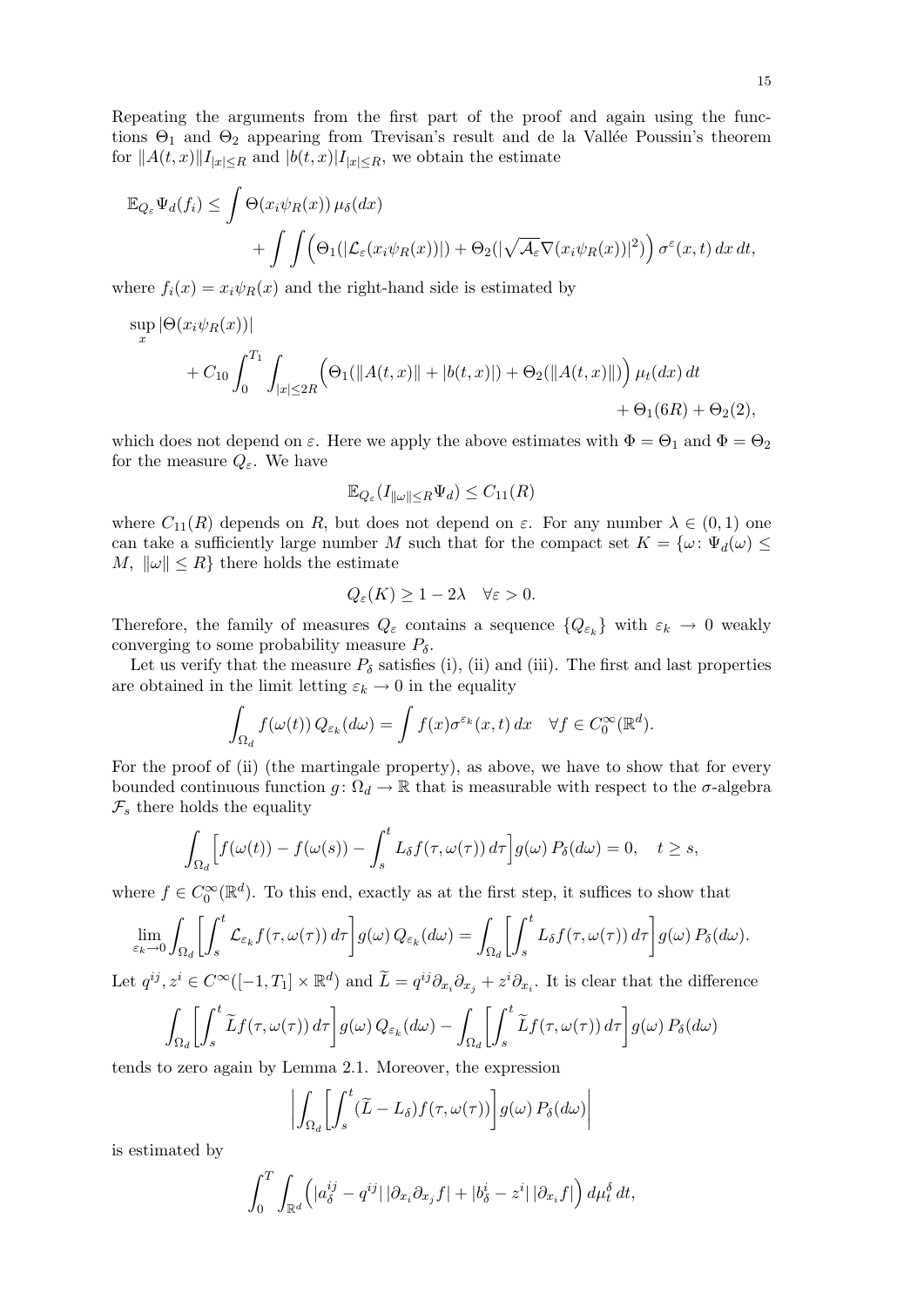which can be made arbitrarily small by a suitable choice of  $q^{ij}$  and  $z^i$  approximating  $a^{ij}_{\lambda}$ δ and  $b_{\delta}^{i}$  in  $L^{1}$  with respect to the measure  $\mu_{t}^{\delta} dt$  on  $[0, T_{1}] \times U$ , where U is a ball containing the support of  $f$ . Set

$$
z_{\varepsilon}^{i}(t,x) = \frac{1-\varepsilon}{\sigma^{\varepsilon}(t,x)} \int \int z^{i}(s,y) h_{\varepsilon}(t-s,x-y) \,\mu_{s}^{\delta}(dy) \, ds,
$$
  

$$
q_{\varepsilon}^{ij}(t,x) = \frac{1-\varepsilon}{\sigma^{\varepsilon}(t,x)} \int \int q^{ij}(s,y) h_{\varepsilon}(t-s,x-y) \,\mu_{s}^{\delta}(dy) \, ds,
$$
  

$$
\widetilde{L}_{\varepsilon} = q_{\varepsilon}^{ij} \partial_{x_{i}} \partial_{x_{j}} + z_{\varepsilon}^{i} \partial_{x_{i}}.
$$

Note that  $z_{\varepsilon}^i - z^i$  and  $q_{\varepsilon}^{ij} - q^{ij}$  converge to zero uniformly on  $[0, T_1] \times U$  for every ball U. Since the functions  $(\widetilde{L}-\widetilde{L}_{\varepsilon_k})f(t,x)$  converge to zero uniformly on  $[0,T] \times \mathbb{R}^d$  as  $\varepsilon_k \to 0$ , the expression

$$
\int_{\Omega_d} \left[ \int_s^t (\widetilde{L} - \widetilde{L}_{\varepsilon_k}) f(\tau, \omega(\tau)) d\tau \right] g(\omega) Q_{\varepsilon_k}(d\omega)
$$

tends to zero as  $\varepsilon_k \to 0$ . Let

$$
C(f) = d \sup_x |\nabla f(x)| + d \sup_x \|D^2 f(x)\|.
$$

and  $f(x) = 0$  if  $|x| > r$ . Note that

$$
\begin{split} |(\widetilde{L}_{\varepsilon_k} - \mathcal{L}_{\varepsilon_k})f(t,x)| &\leq \frac{1 - \varepsilon_k}{\sigma^{\varepsilon_k}(t,x)} \int \int \left[ |a_{\delta}^{ij}(s,y) - q^{ij}(s,y)| |\partial_{x_i}\partial_{x_j} f(x)| \right. \\ &\quad + |b_{\delta}^{i}(s,y) - z^{i}(s,y)| |\partial_{x_i} f(x)| \right] h_{\varepsilon_k}(t-s,x-y) \, \mu_s^{\delta}(dy) \, ds \\ &\quad + \frac{\varepsilon_k \gamma}{\sigma^{\varepsilon_k}} (|\Delta f| + |x||\nabla f|) \\ &\leq C(f) \frac{1 - \varepsilon_k}{\sigma^{\varepsilon_k}(t,x)} \int \int_{|y| \leq r+1} \left[ |a_{\delta}^{ij}(s,y) - q^{ij}(s,y)| + |b_{\delta}^{i}(s,y) - z^{i}(s,y)| \right] \\ &\quad \times h_{\varepsilon_k}(t-s,x-y) \, \mu_s^{\delta}(dy) \, ds \, dx + \varepsilon_k C(f) \frac{(1+|x|)\gamma(x)}{\sigma^{\varepsilon_k}}. \end{split}
$$

Therefore, the integral

$$
\int_{\Omega_d} \left[ \int_s^t (\widetilde{L}_{\varepsilon_k} - \mathcal{L}_{\varepsilon_k}) f(\tau, \omega(\tau)) d\tau \right] g(\omega) Q_{\varepsilon_k}(d\omega)
$$

is estimated by

$$
C(f) \int_0^T \int_{|x| \le r+1} \left( |a_\delta^{ij} - q^{ij}| + |b_\delta^i - z^i| \right) d\mu_t^\delta dt + \varepsilon_k C(f) \int (1+|x|) \gamma(x) dx, \qquad (3.2)
$$

which can be made arbitrarily small by a suitable choice of  $q^{ij}$  and  $z^i$  as above. Denoting by  $I(L, P)$  the integral

$$
\int_{\Omega_d} \left[ \int_s^t Lf(\tau, \omega(\tau)) d\tau \right] g(\omega) P(d\omega),
$$

we have

$$
I(\mathcal{L}_{\varepsilon_k}, P_{\varepsilon_k}) - I(L_{\delta}, P_{\delta}) = (I(\mathcal{L}_{\varepsilon_k}, P_{\varepsilon_k}) - I(\widetilde{L}_{\varepsilon_k}, P_{\varepsilon_k})) + (I(\widetilde{L}_{\varepsilon_k}, P_{\varepsilon_k}) - I(\widetilde{L}, P_{\varepsilon_k})) + (I(\widetilde{L}, P_{\varepsilon_k}) - I(\widetilde{L}, P_{\delta})) + (I(\widetilde{L}, P_{\delta}) - I(L_{\delta}, P_{\delta})).
$$

Let  $\lambda > 0$ . First we take  $q^{ij}$  and  $z^i$  such that for the first and forth terms in the righthand side the integrals with  $\mu_t^{\delta}$  in the corresponding bounding expressions (3.2) are smaller than  $\lambda$ . Next we take k such that the part with  $\varepsilon_k$  in (3.2) for the first term and also the second and third terms are smaller than  $\lambda$ . It follows that  $I(\mathcal{L}_{\varepsilon_k}, P_{\varepsilon_k}) - I(L_\delta, P_\delta) \to 0$ . Thus, we have verified (i), (ii), (iii) for  $P_\delta$ .

### V. Extension to the whole interval.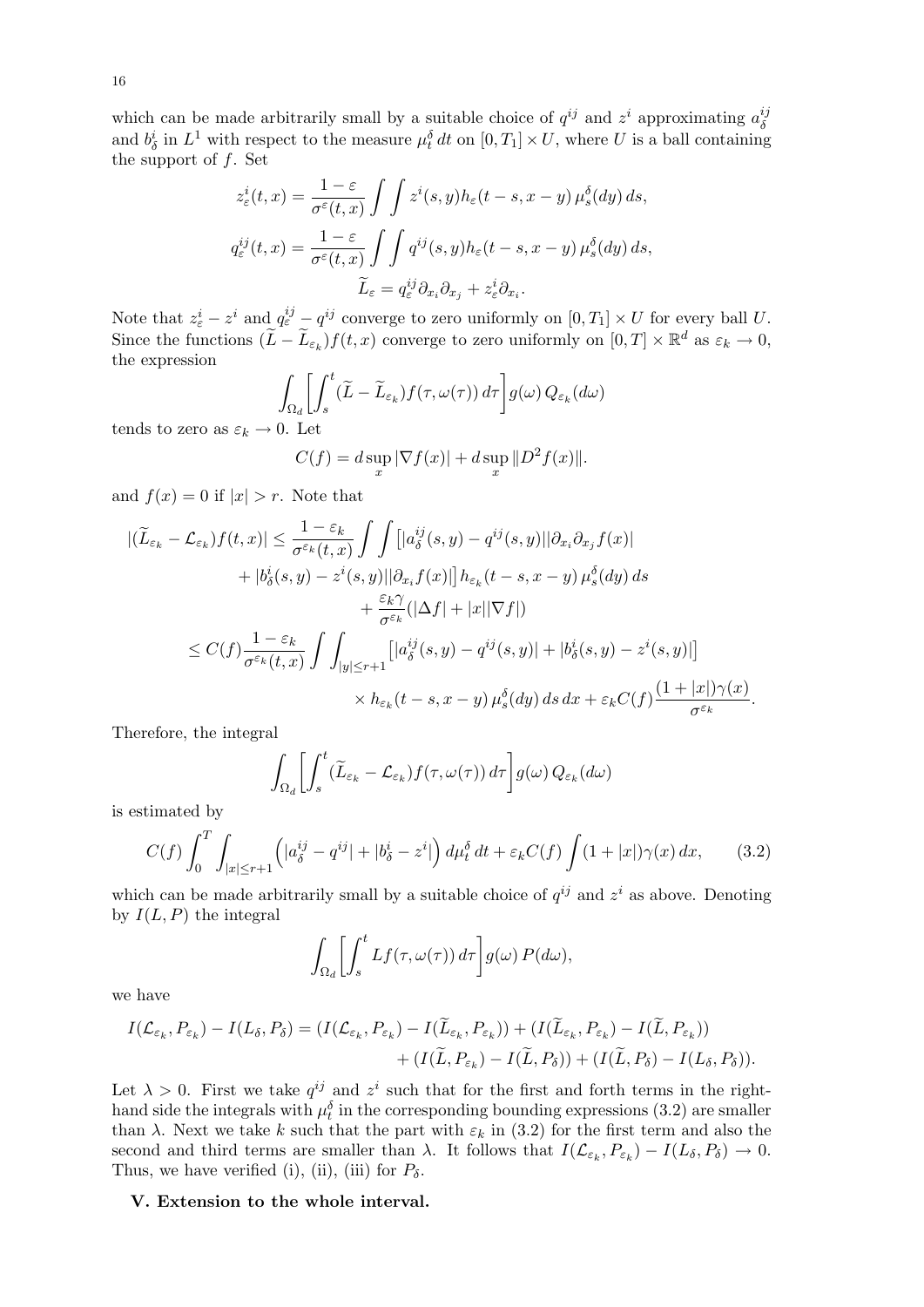We have constructed martingale representations  $P_n$  defined on  $C([0, T-1/n], \mathbb{R}^d)$  for every smaller interval  $[0, T - 1/n]$ . It now remains to observe that Trevisan's a priori estimate employed above (that is, [28, Theorem A2 and Corollary A5]) enables one to construct a representation on the whole interval  $[0, T]$  on which we have a solution to the Fokker–Planck–Kolmogorov equation. To this end we extend the measures  $P_n$  to  $C([0,T], \mathbb{R}^d)$  by using the natural extension operator that associates to every function  $\omega$ on  $[0, T-1/n]$  the function that extends it by the constant value  $\omega(T-1/n)$  on  $(T-1/n, T]$ . In addition, the compact function  $\Psi_d$  on  $C[0, T-1/n]$ ,  $\mathbb{R}^d$ ) ensured by Trevisan's result for each  $P_n$  (used at Step I) can be chosen in a unified way, namely, by taking such a function on  $C([0,T], \mathbb{R}^d)$  and then restricting it to  $C([0, T-1/n], \mathbb{R}^d)$  embedded into  $C([0, T], \mathbb{R}^d)$ by means of extensions as explained above. It is readily seen from the formulation of the cited results from [28] mentioned above that in this way we obtain a compact function on  $\Omega_d$  the integrals of which with respect to the extensions of  $P_n$  to  $\Omega_d$  remain uniformly bounded (here it is important, of course, that in our condition (1.3) the integral is taken over all of  $[0, T]$ ). Hence the sequence of extensions of measures  $P_n$  contains a weakly convergent subsequence. The limit of this subsequence gives the desired representation. The verification of this is analogous to the previous steps. Of course, the main point is check the martingale property, which is not automatic in case of discontinuous  $A$  and  $b$ , but follows again my smooth approximations and estimate  $(2.1)$ .

The main difficulty with the smoothing of coefficients is due to the necessity to obtain in the limit the solution we consider (but not an arbitrary solution, since there can exist many), in addition, for the approximating solutions we have to keep our Lyapunov-type condition.

Remark 3.1. If the Cauchy problem has a solution on the whole half-line, then a similar reasoning gives a representing martingale measure on the space of paths on  $[0, +\infty)$ , but here one must be careful, since this space is not separable, so the desired measure is defined not on all Borel sets, but on some smaller  $\sigma$ -field.

Finally, we give an example showing that the integrability of  $(1+|x|)^{-2} |\langle b(t,x), x \rangle|$  can hold even in the case where the function  $(1+|x|)^{-1} |b(t,x)|$  is not integrable with respect to the solution.

**Example 3.2.** Let  $d = 2$  and let  $(r, \varphi)$  be polar coordinates. We construct an example of a stationary solution  $\mu = \rho dx$  to the equation with the unit matrix A and the drift coefficient  $b = \nabla \varrho / \varrho$  for a suitable function  $\varrho$ . We recall that

$$
|\nabla \varrho(x)|^2 = r^{-2} |\partial_{\varphi} \varrho|^2 + |\partial_r \varrho|^2.
$$

Therefore, it suffices to find a smooth nonnegative function  $\rho$  for which

$$
\varrho, (1+r)^{-1}|\partial_r \varrho| \in L^1(\mathbb{R}^2), \quad (1+r)^{-2}|\partial_\varphi \varrho| \notin L^1(\mathbb{R}^2).
$$

Set

$$
\varrho(r,\varphi) = \sum_{n=1}^{\infty} 2^{-n} \psi(r-n)(2+\sin(4^n \varphi)),
$$

where  $\psi \in C_0^{\infty}((0,1))$  and  $\psi \geq 0$  is not identically zero. We observe that for every point  $(r, \varphi) \in (0, +\infty) \times [0, 2\pi]$  only one term of the series is nonzero. It is clear that  $\varrho \in C^{\infty}(\mathbb{R}^2)$ ,  $\rho \geq 0$  and

$$
\varrho(r,\varphi) + |\partial_r \varrho(r,\varphi)| \le C2^{-r}
$$

for some number  $C > 0$ . However,

$$
|\partial_{\varphi}\varrho(r,\varphi)| = \sum_{n=1}^{\infty} 2^n \psi(r-n) |\cos(4^n \varphi)|.
$$

Since the integral of  $|\cos(4^n\varphi)|$  is estimated from below by  $2\pi$ , we have

$$
\int_0^\infty \int_0^{2\pi} r^{-1} |\partial_\varphi \varrho| \, d\varphi \, dr \ge \sum_{n=1}^\infty 2\pi c_\psi (n+1)^{-1} 2^n = +\infty, \quad c_\psi = \int_0^1 |\psi(s)| \, ds.
$$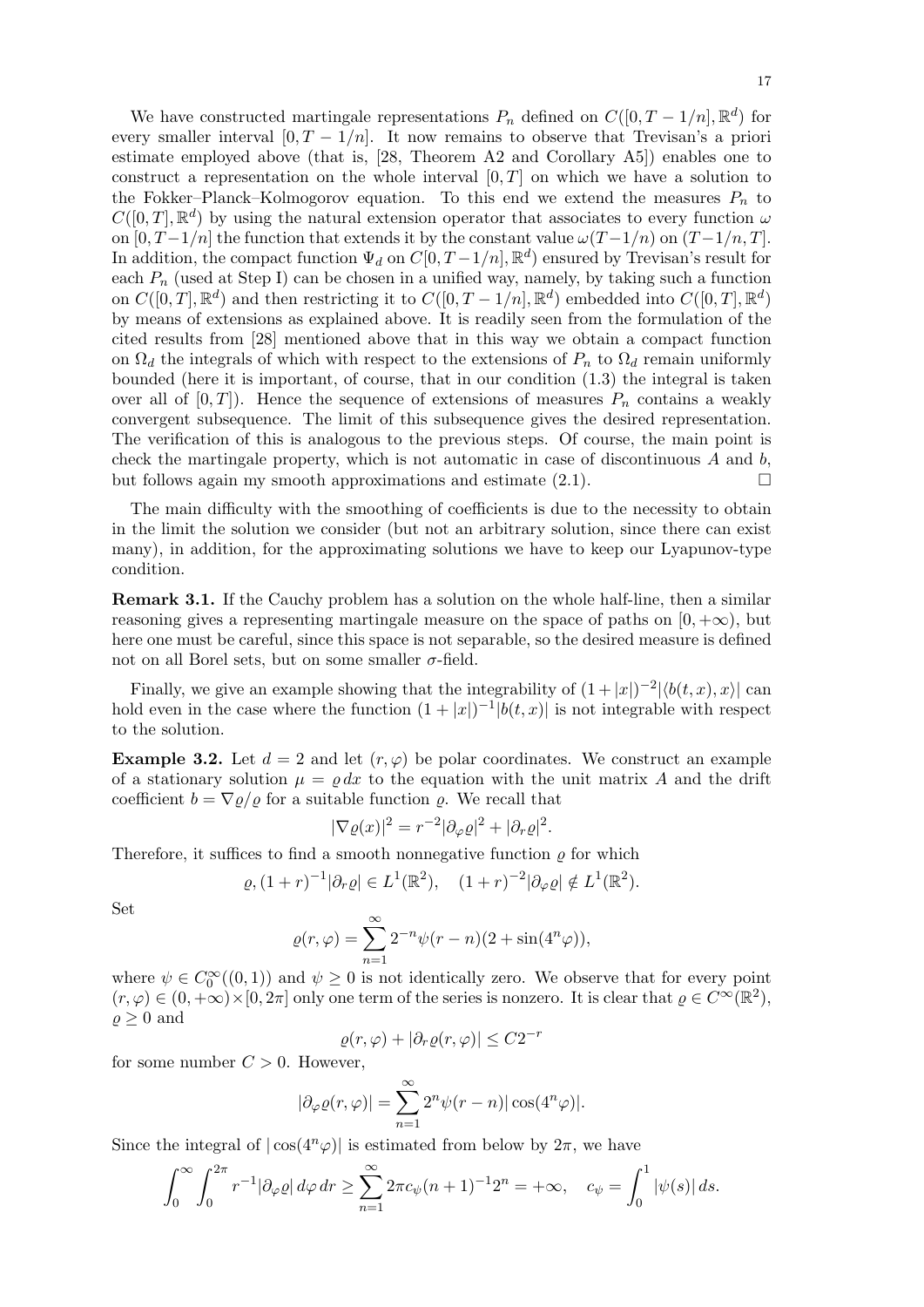Thus,  $r^{-2}|\partial_{\varphi}\varrho|\notin L^{1}(\mathbb{R}^{2})$ . In this example b is a gradient. An example without this additional property is even simpler. We observe that the standard Gaussian density  $\gamma$ is a stationary solution to the equation with  $A = I$  and  $b(x) = -x$ , so it remains a solution for the equation with a perturbed drift  $-x + v(x)$ , where a smooth vector field v is chosen such that div  $(\gamma v) = 0$  and  $(x, v(x)) = 0$ . For example, we can take v of the form  $v(x) = \gamma(x)^{-1}h(|x|^2)Ux$  with an orthogonal operator U such that  $(Ux, x) = 0$ . Of course, h can be rapidly increasing, so that  $|v|\gamma$  will not be integrable.

Remark 3.3. The presented results can be extended with minor technical changes to as follows. Let  $V \in C^2([1, +\infty))$ , there is  $C > 0$  such that

$$
\Big|\frac{V''(s)}{V''(t)}\Big|+\Big|\frac{V'(s)}{V'(t)}\Big|\leq C\quad\text{whenever}\ |t-s|\leq 1,
$$

 $V \geq 0, |V''| + |V'| \leq C$  and  $\lim_{s \to +\infty} V(s) = +\infty$ , i.e., the integral of V' diverges. Then condition (1.3) can be replaced by

$$
\int_0^T \int_{\mathbb{R}^d} \left[ \left( |V''(1+|x|^2)|(1+|x|^2) + |V'(1+|x|^2) |\right) ||A(t,x)|| + |\langle b(t,x),x \rangle| \, |V'(1+|x|^2)| \right] \mu_t(dx) \, dt < \infty.
$$

For  $V(s) = \log s$  we obtain the original condition (1.3). If  $V(s) = \log(1 + \log s)$ , then we arrive at the condition

$$
\frac{\|A(t,x)\|}{(1+|x|^2)\log(1+|x|^2)}, \frac{|\langle b(t,x),x\rangle|}{(1+|x|^2)\log(1+|x|^2)} \in L^1(\mu_t dt).
$$

Remark 3.4. The superposition principle applies not only to linear Fokker–Planck– Kolmogorov equations, but also to nonlinear equations. Let  $\{\mu_t\}$  be a solution to the Cauchy problem

$$
\partial_t \mu_t = \partial_{x_i} \partial_{x_j} (a^{ij}(t, x, \mu)\mu_t) - \partial_{x_i} (b^i(t, x, \mu)\mu_t), \quad \mu_0 = \nu.
$$

For a precise definition of a solution and typical examples of dependence of A and b on the solution  $\mu$  are given in [12, Chapter 6], [22], [23]. In particular, typical global assumptions are expressed in terms of a Lyapunov function  $V$ :

$$
L_{\mu}V \le C(\mu) + C(\mu)V, \quad V \in L^{1}(\nu).
$$

If  $V(x) = \log(1+|x|^2)$ , then by Proposition 2.2 the solution  $\{\mu_t\}$  satisfies condition (1.3). Given a solution  $\{\mu_t\}$ , we can regard it as a solution to the linear operator  $L_\mu$ . Therefore, there exists the corresponding solution  $P_{\nu}$  to the martingale problem such that  $\mu_t$ is the one-dimensional distribution of the measure  $P_{\nu}$  on  $C([0,T], R^d)$ . Hence we can assume that the measure  $P_\nu$  solves the martingale problem with the operator  $L_\mu$  that depends on  $P_\nu$  through  $\mu$ , i.e., solves the martingale problem corresponding to the stochastic McKean–Vlasov equation (see [18]). Thus, using the superposition principle and solutions to the Fokker–Planck–Kolmogorov equation one can construct solutions to the martingale problem for nonlinear stochastic equations. This approach is applied for constructing probabilistic representations of solutions to PDEs (see, e.g., [6]).

It is worth noting that the superposition principle can be useful for the study of uniqueness problems for Fokker–Planck–Kolmogorov equations with coefficients of low regularity, on this topic see the book  $[12]$  and the papers  $[13]$ ,  $[14]$ ,  $[15]$ ,  $[16]$ ,  $[20]$ ,  $[25]$ ,  $[29]$ . We also plan to study analogous questions for infinite-dimensional equations in the spirit of [8], [9] and [10].

This research was supported by the RFBR Grants 18-31-20008 and 17-01-00662, the CRC 1283 at Bielefeld University and the DFG Grant DFG RO 1195/12-1.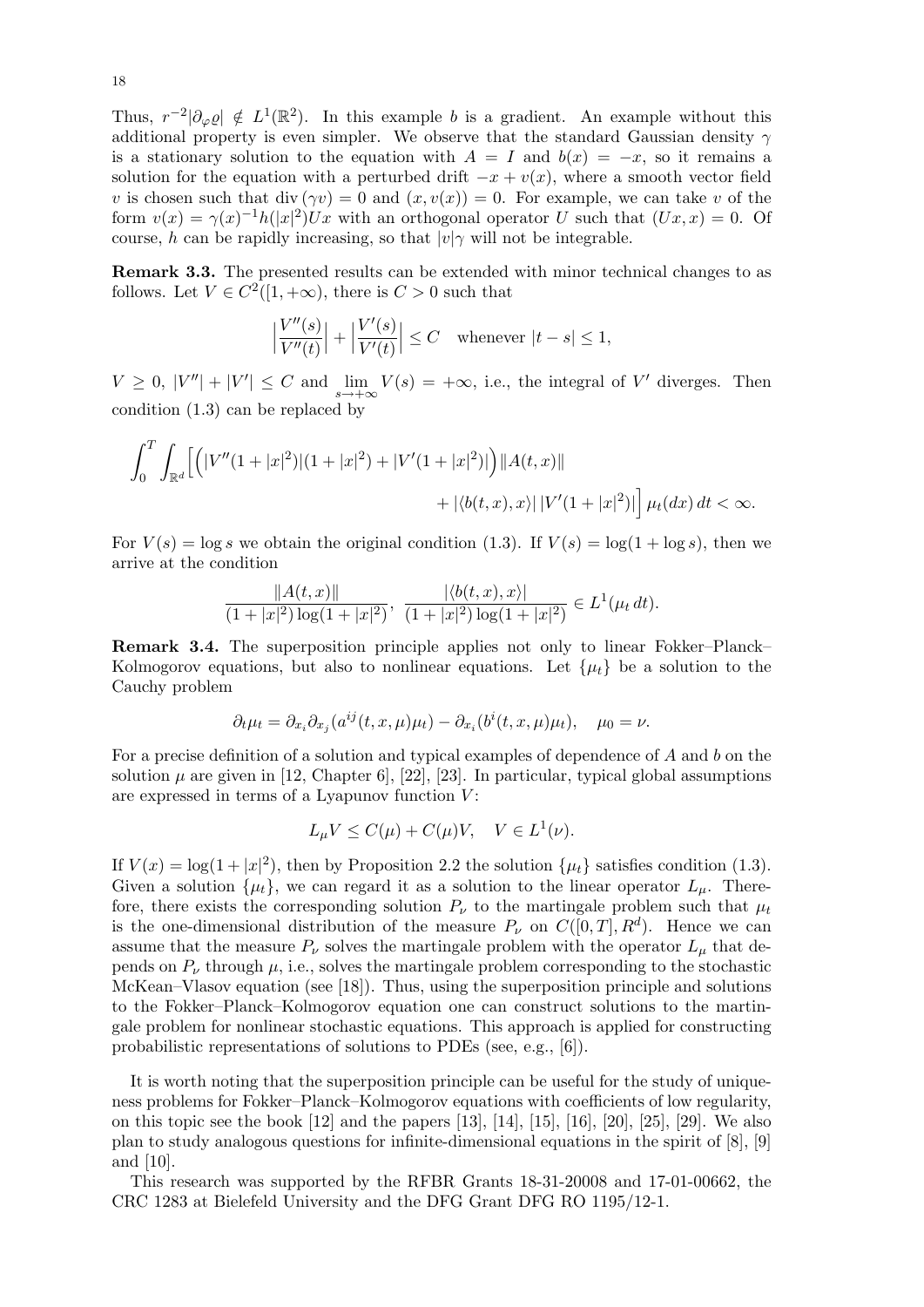- [1] Ambrosio L. Transport equation and Cauchy problem for non-smooth vector fields. Lecture Notes in Math. 2008. V. 1927. P. 2–41.
- [2] Ambrosio, L. Well posedness of ODE's and continuity equations with nonsmooth vector fields, and applications. Rev. Mat. Complut. 30 (2017), no. 3, 427–450.
- [3] Ambrosio, L., Gigli, N., Savaré, G. Gradient flows in metric spaces and in the space of probability measures, 2nd ed., Birkhäuser, Basel, 2008.
- [4] Ambrosio, L., Trevisan, D. Well-posedness of Lagrangian flows and continuity equations in metric measure spaces, Anal. PDE 7 (2014), no. 5, 1179–1234.
- [5] Ambrosio L., Trevisan, D. Lecture notes on the DiPerna–Lions theory in abstract measure spaces. Ann. Fac. Sci. Toulouse Math. (6) 26 (2017), no. 4, 729–766.
- [6] Barbu V., Röckner M. Probabilistic representation for solutions to nonlinear Fokker–Planck equations. SIAM J. Math. Anal. 50 (2018), no. 4, 4246–4260.
- [7] Bogachev V.I. Weak convergence of measures. Amer. Math. Soc., Rhode Island, Providence, 2018.
- [8] Bogachev V.I., Da Prato G., Röckner M. Existence and uniqueness of solutions for Fokker– Planck equations on Hilbert spaces. J. Evol. Equ. 10 (2010), no. 3, 487–509.
- [9] Bogachev V.I., Da Prato G., Röckner M. Uniqueness for solutions of Fokker–Planck equations on infinite dimensional spaces. Comm. Partial Differential Equations 36 (2011), no. 6, 925–939.
- [10] Bogachev V.I., Da Prato G., Röckner M., Shaposhnikov S.V. An analytic approach to infinitedimensional continuity and Fokker–Planck–Kolmogorov equations. Annali Scuola Norm. Pisa. V. 14, 983–1023 (2015).
- [11] Bogachev V.I., Krylov N.V., Röckner M. Elliptic and parabolic equations for measures. Uspehi Matem. Nauk. 2009. V. 64, N 6. P. 5–116 (in Russian); English transl.: Russian Math. Surveys. 2009. V. 64, N 6. P. 973–1078.
- [12] Bogachev V.I., Krylov N.V., Röckner M., Shaposhnikov S.V. Fokker–Planck–Kolmogorov equations. Amer. Math. Soc., Rhode Island, Providence, 2015.
- [13] Bogachev V.I., Röckner M., Shaposhnikov S.V. On uniqueness problems related to elliptic equations for measures. J. Math. Sci. (New York). 2011. V. 176, N 6. P. 759–773.
- [14] Bogachev V.I., Röckner M., Shaposhnikov S.V. On uniqueness problems related to the Fokker– Planck–Kolmogorov equation for measures. J. Math. Sci. (New York), V. 179, N 1, P. 7–47 (2011).
- [15] Bogachev V.I., Röckner M., Shaposhnikov S.V. On uniqueness of solutions to the Cauchy problem for degenerate Fokker–Planck–Kolmogorov equations. J. Evol. Equat., V. 13, N 3, P. 577–593 (2013).
- [16] Bogachev V.I., Roeckner M., Shaposhnikov S.V. Uniqueness problems for degenerate Fokker– Planck–Kolmogorov equations. J. Math. Sci. (New York), V. 207, N 2, 147–165 (2015).
- [17] Figalli, A. Existence and uniqueness of martingale solutions for SDEs with rough or degenerate coefficients, J. Funct. Anal. 254 (2008), no.1, 109–153.
- [18] Funaki T. A certain class of diffusion processes associated with nonlinear parabolic equations. Z. Wahrscheinlichkeitstheor. Verwandte Geb. 67 (1984), 331–348.
- [19] Bonicatto P., Gusev N.A. Non-uniqueness of signed measure-valued solutions to the continuity equation in presence of a unique flow. 2018, arXiv:1809.10216.
- [20] Le Bris, C., Lions, P.-L. Existence and uniqueness of solutions to Fokker–Planck type equations with irregular coefficients. Comm. Partial Differential Equations 33 (2008), no. 7-9, 1272–1317.
- [21] Luo, D. The Itô SDEs and Fokker–Planck equations with Osgood and Sobolev coefficients. Stochastics 90 (2018), no. 3, 379–410.
- [22] Manita O.A., Romanov, M.S., Shaposhnikov S.V. On uniqueness of solutions to nonlinear Fokker–Planck–Kolmogorov equations. Nonlinear Anal. 128 (2015), 199–226.
- [23] Manita O.A., Shaposhnikov S.V. Nonlinear parabolic equations for measures. Algebra i Analiz 25 (2013), no. 1, 64–93 (in Russian); English transl.: St. Petersburg Math. J. 25 (2014), no. 1, 43–62.
- [24] Manita O.A., Shaposhnikov S.V. On the Cauchy problem for Fokker–Planck–Kolmogorov equations with potential terms on arbitrary domains. J. Dynamics Differ. Equ. 28 (2016), 493– 518.
- [25] Shaposhnikov, S.V. On the uniqueness of the probabilistic solution of the Cauchy problem for the Fokker–Planck–Kolmogorov equation. Teor. Veroyatn. Primen. 56 (2011), no. 1, 77–99 (in Russian); English transl.: Theory Probab. Appl. 56 (2012), no. 1, 96–115.